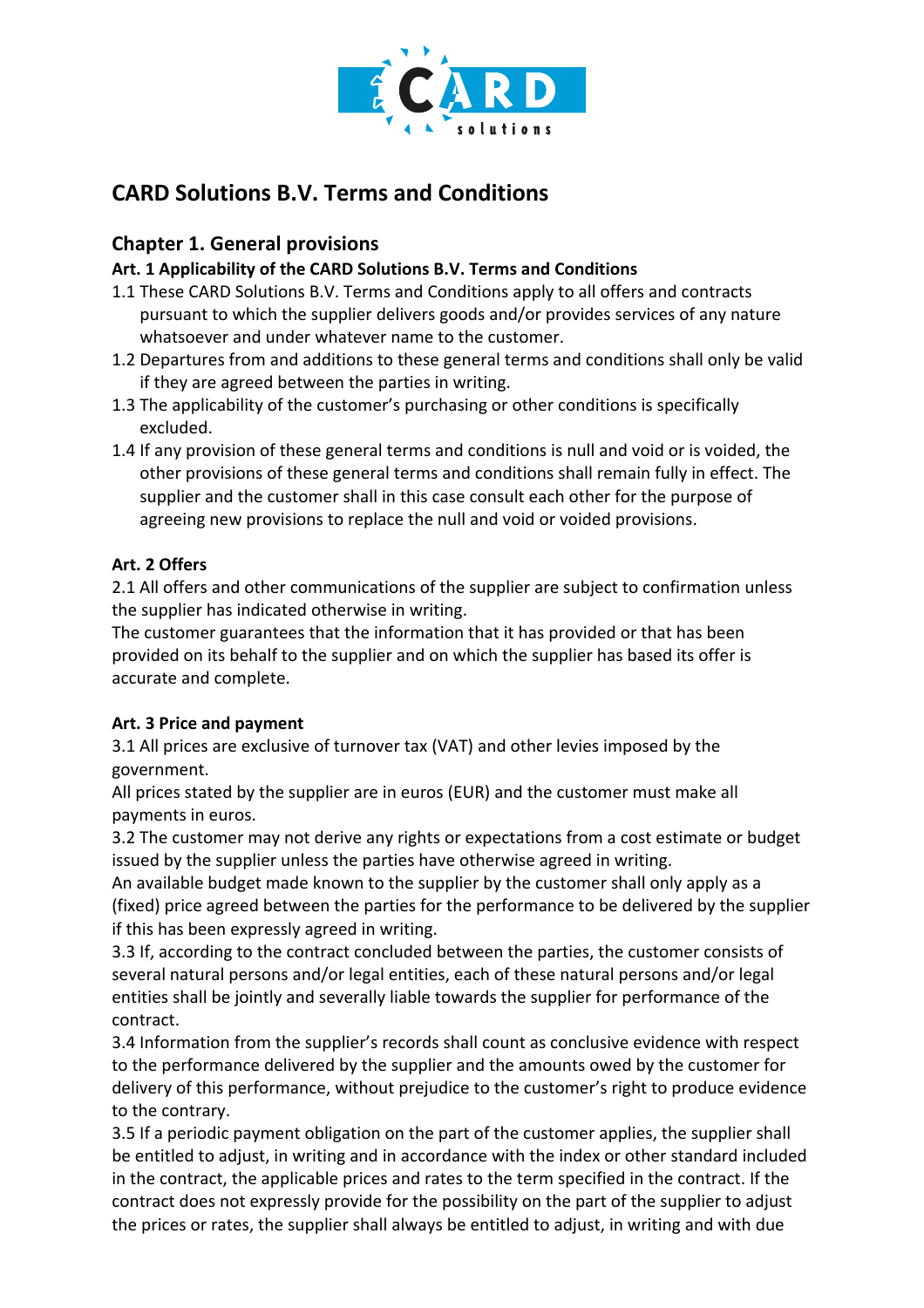

observance of a term of at least three months, the applicable prices and rates. If the customer does not agree to the adjustment in this latter case, the customer shall be entitled to terminate the contract in writing within thirty days following notice of the adjustment, which termination shall take effect on the date on which the new prices and/or rates would take effect.

3.6 The parties shall record the date or dates on which the supplier shall charge the customer for the performance agreed in the contract. Amounts owed must be paid by the customer in accordance with the agreed payment terms or the payment terms stated on the invoice. The customer may not suspend any payment and may also not set off any amounts owed.

3.7 If the customer fails to pay amounts due or fails to do so on time, the customer shall owe statutory interest for commercial contracts on the outstanding amount without a demand for payment or a notice of default being required. If the customer fails to pay the amount due after a demand for payment or a notice of default has been issued, the supplier shall be entitled to refer the debt for collection, in which case the customer must pay all judicial and extrajudicial costs, including all costs charged by external experts. The foregoing shall be without prejudice to the supplier's other legal and contractual rights.

### **Art. 4 Term of the contract**

4.1 If and insofar as the contract concluded between the parties is a continuing performance contract, the contract shall be entered into for the term agreed between the parties. A term of one year shall apply if no term has been agreed.

4.2 The term of the contract shall be tacitly extended, each time by the period of time originally agreed, unless the customer or supplier terminate the contract in writing with due observance of a notice period of three months prior to the end of the current term.

### **Art. 5 Confidentiality and transfer of personnel**

5.1 The customer and supplier must ensure that all information received from the other party that the receiving party knows or should reasonably know is confidential is kept secret. This duty of confidentiality shall not apply to the supplier if and insofar as the supplier is required to provide the information concerned to a third party in accordance with a court decision or a statutory requirement, or if and insofar as doing so is necessary for the proper performance of the contract by the supplier. The party that receives the confidential information may only use it for the purpose for which it was provided. Information shall in any case be deemed to be confidential if it has been qualified as such by one of the parties.

5.2 The customer acknowledges that software originating from the supplier is always confidential in nature and that this software contains trade secrets of the supplier and its suppliers or the producer of the software.

5.3 During the term of the contract and for one year following its termination, each of the parties shall not employ or otherwise directly or indirectly engage, for the purpose of performing work, employees of the other party who are or were involved in the performance of the contract unless the other party has given prior written permission. Conditions may be attached to this permission, including the condition that the customer must pay reasonable compensation to the supplier.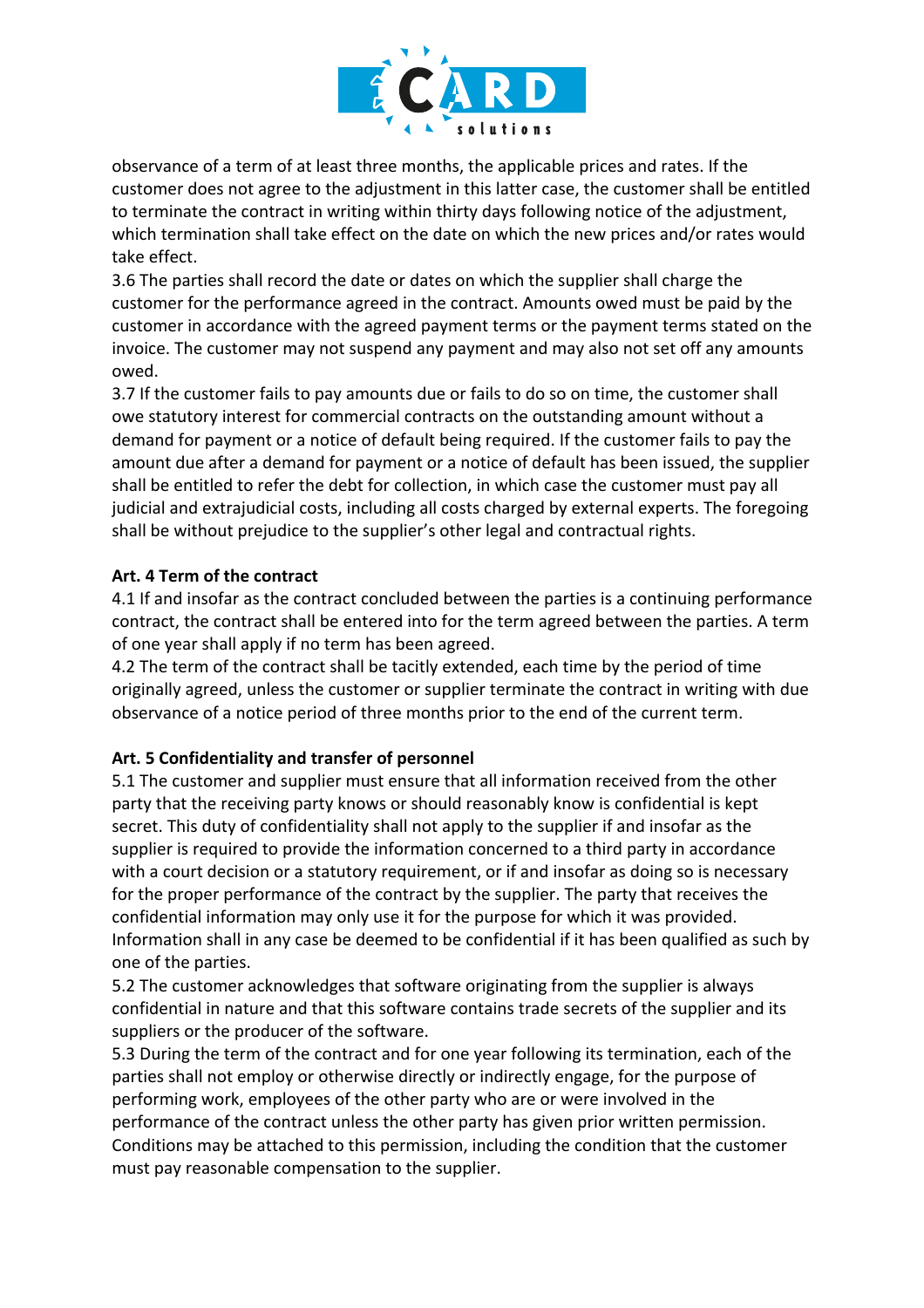

### **Art. 6 Privacy and data processing**

6.1 If necessary for the performance of the contract, the customer shall on request inform the supplier in writing about the way in which the customer performs its legal obligations regarding the protection of personal data.

6.2 The customer indemnifies the supplier against claims of persons whose personal data is recorded or processed in the context of a register of personal data that is maintained by the customer or for which the customer is otherwise responsible by law, unless the customer proves that the facts on which a claim is based are attributable to the supplier.

6.3 The customer is fully responsible for the data that it processes in the context of using a service of the supplier. The customer guarantees vis-à-vis the supplier that the content, use and/or processing of the data are not unlawful and do not infringe any right of a third party. The customer indemnifies the supplier against any claim of a third party instituted for whatever reason in connection with this data or the performance of the contract.

#### **Art. 7 Security**

7.1 If the supplier is obliged to provide for a form of information security under the contract, this security shall meet the specifications agreed in writing between the parties regarding security. The supplier does not guarantee that the information security provided is effective under all circumstances. If the contract does not include an explicitly defined security method, the security provided shall meet a standard that is not unreasonable in terms of the state of the art, the sensitivity of the information and the costs associated with the security measures taken.

7.2 The access or identification codes and certificates provided by or because of the supplier to the customer are confidential and must be treated as such by the customer, and may only be made known to authorised personnel in the customer's own organisation. The supplier is entitled to change the access or identification codes and certificates. 7.3 The customer must adequately secure its systems and infrastructure and have active antivirus software protection at all times.

#### **Art. 8 Retention of title, reservation of rights and suspension**

8.1 All items delivered to the customer shall remain the property of the supplier until all amounts owed by the customer to the supplier under the contract concluded between the parties have been paid to the supplier in full. A customer that acts as a reseller may sell and supply all items that are subject to the supplier's retention of title insofar as doing so is usual in the context of the customer's ordinary course of business.

8.2 The property-law consequences of the retention of title with respect to an item destined for export shall be governed by the laws of the State of destination if those laws contain provisions that are more favourable to the supplier.

8.3 As and when necessary, rights shall be granted or transferred to the customer subject to the condition that the customer has paid all amounts owed under the contract.

8.4 The supplier may retain all information, documents, software and/or data files received or created in the context of the contract in spite of an existing obligation to hand over or transfer until the customer has paid all amounts owed to the supplier.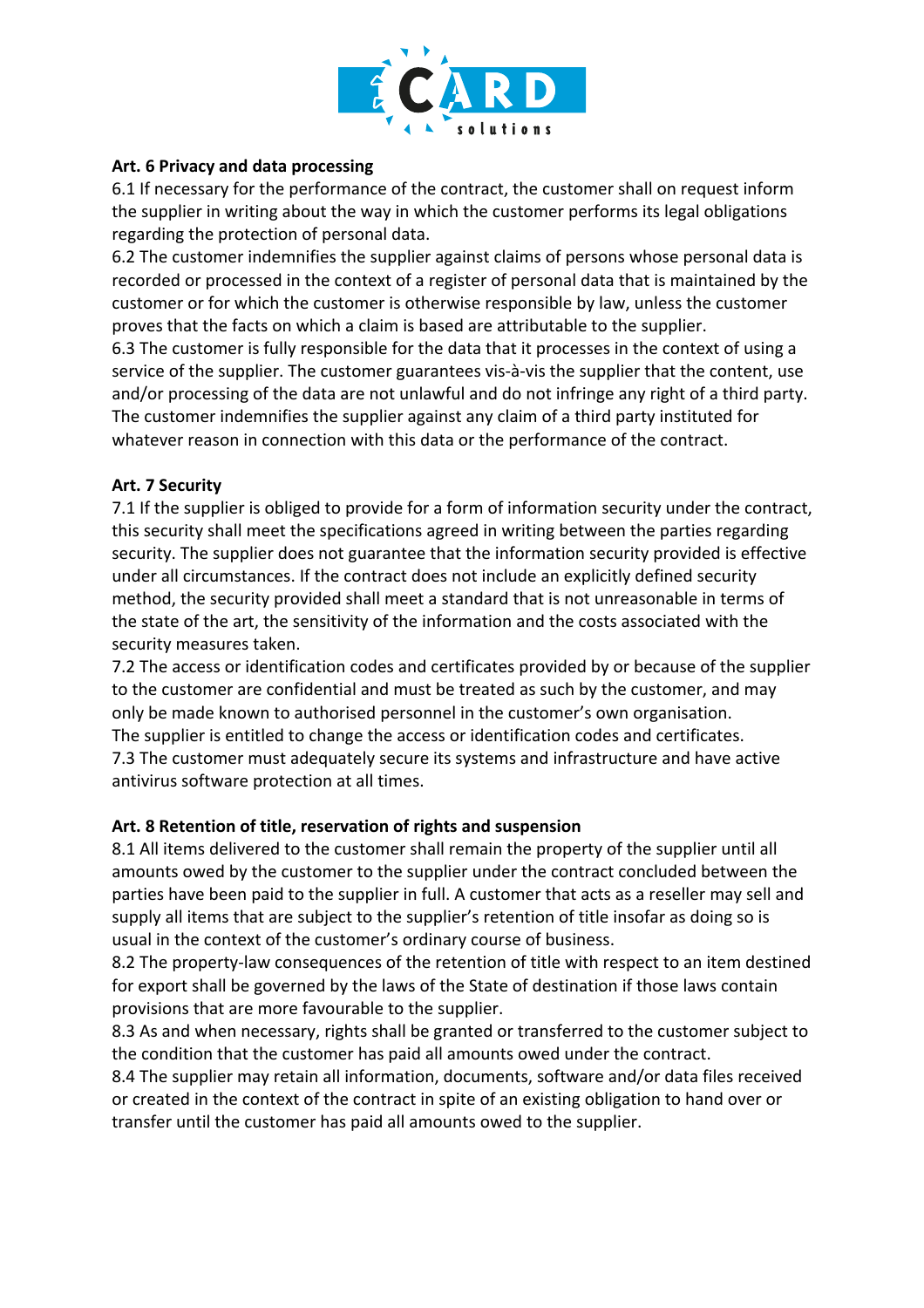

#### **Art. 9 Risk transfer**

9.1 The risk of loss, theft, misappropriation or damage of items, information (including user names, codes and passwords), documents, software or data files that are created, supplied or used in the context of performing the contract shall pass to the customer at the time at which the customer or an auxiliary person of the customer comes into actual possession of the items and information referred to.

Intellectual property

### **Art. 10 Intellectual property**

10.1 If the supplier is prepared to undertake to transfer an intellectual property right, such a commitment may only be undertaken expressly and in writing. If the parties agree in writing that an intellectual property right with respect to software, websites, data files, equipment or other materials specifically developed for the customer shall transfer to the customer, this shall be without prejudice to the supplier's right or option to use and/or operate, either for itself or for third parties and without any restriction, the parts, general principles, ideas, designs, algorithms, documentation, works, program- ming languages, protocols, standards and the like on which the developments referred to are based for other purposes. The transfer of an intellectual property right shall likewise be without prejudice to the supplier's right to complete developments, either for itself or for a third party, that are similar to or derived from developments that were or are being completed for the customer.

10.2 All intellectual property rights to the software, websites, data files, equipment and training, testing and examination materials, as well as other materials like analyses, designs, documentation, reports and offers, including preparatory materials in this regard, developed or made available to the customer under the contract are held exclusively by the supplier, its licensors or its suppliers. The customer shall have the rights of use expressly granted under these general terms and conditions, the contract concluded in writing between the parties and the law. A right accorded to the customer is non-exclusive and may not be transferred, pledged or sublicensed.

10.3 The customer may not remove or change any indication concerning the confidential nature of or concerning the copyrights, brands, trade names or any other intellectual property right pertaining to the software, websites, data files, equipment or materials, or have any such indication removed or changed.

10.4 Even if not expressly provided for in the contract, the supplier may always take technical measures to protect equipment, data files, websites, software made available, software to which the customer is granted direct or indirect access, and the like in connection with an agreed limitation in terms of the content or duration of the right of use of these items.

The customer may not remove or bypass such technical measures or have such technical measures removed or bypassed.

10.5 The supplier indemnifies the customer against any claim of a third party based on the allegation that software, websites, data files, equipment or other materials developed by the supplier itself infringe an intellectual property right of that third party, subject to the condition that the customer immediately informs the supplier in writing about the existence and content of the claim and leaves the settlement of the claim, including any arrangements made in this regard, entirely to the supplier. The customer shall provide the powers of attorney and information required to the supplier and assist the supplier to defend itself against such claims. This obligation to indemnity shall not apply if the alleged infringement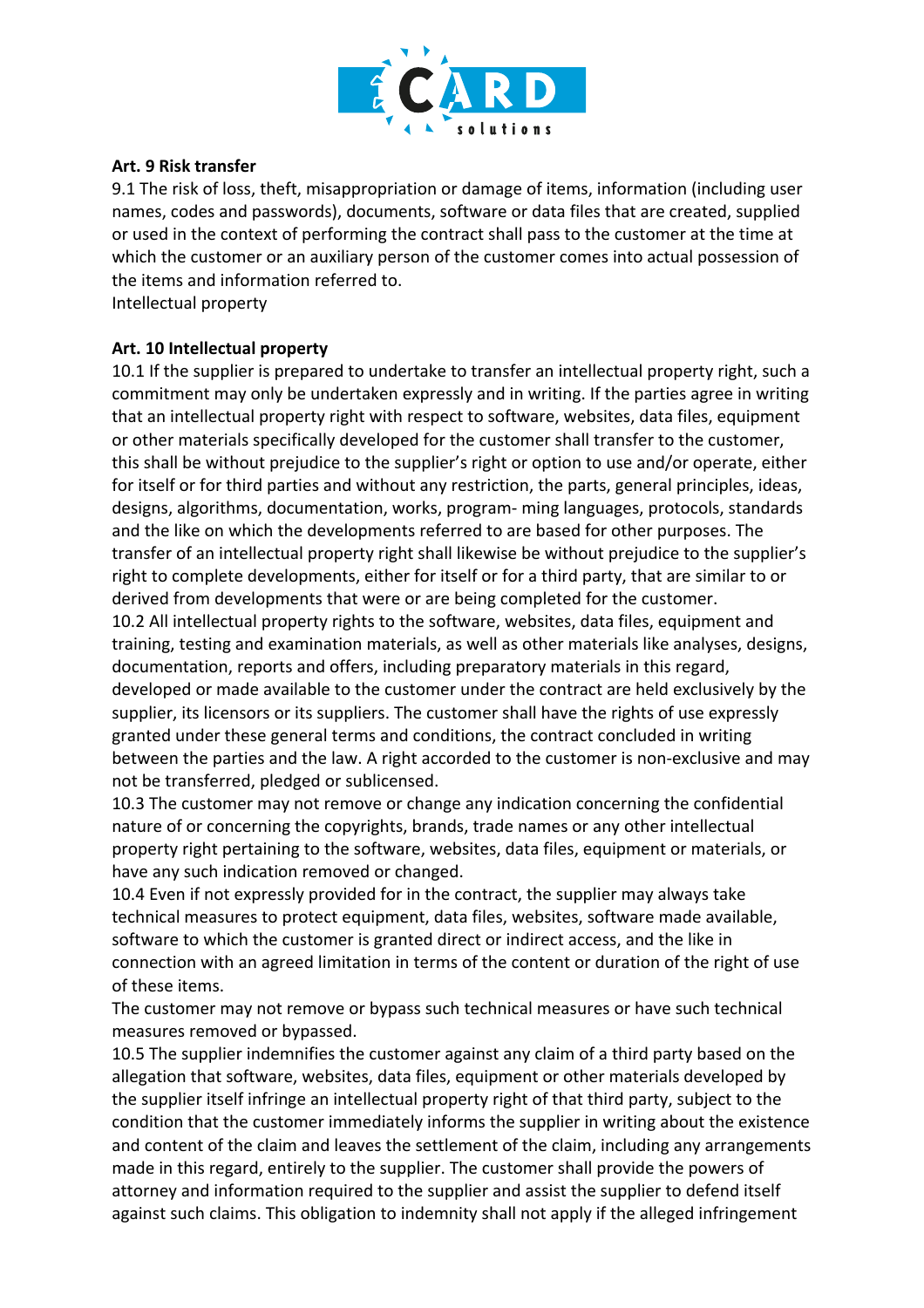

concerns (i) materials made available to the supplier by the customer for use, modification, processing or maintenance or (ii) changes made or commissioned by the customer in the software, website, data files, equipment or other materials without the supplier's written permission. If it is irrevocably established in court that software, websites, data files, equipment or other materials developed by the supplier itself is or are infringing any intellectual property right held by a third party, or if, in the opinion of the supplier, there is a good chance that such an infringement is occurring, the supplier shall if possible ensure that the customer can continue to use, or use functional equivalents of, the software, websites, data files, equipment or materials supplied. Any other or further obligation to indemnify on the part of the supplier due to infringement of a third party's intellectual property right is excluded.

10.6 The customer guarantees that making equipment, software, material intended for websites, data files and/or other materials and/or designs available to the supplier for the purpose of use, maintenance, processing, installation or integration does not infringe any rights of third parties. The customer indemnifies the supplier against any claim of a third party based on the allegation that such making available, use, maintenance, processing, installation or integration infringes a right of that third party.

10.7 The supplier is never obliged to perform data conversion unless doing so has been expressly agreed in writing with the customer.

### **Art. 11 Obligations to cooperate**

11.1 The parties acknowledge that the success of work in the field of information and communications technology depends on proper and timely cooperation between the parties.

The customer shall always extend, in a timely manner, the cooperation reasonably required by the supplier. The customer bears the risk of selecting the items, goods and/or services to be provided by the supplier.

11.2 The customer must always exercise the utmost care to guarantee that the requirements that the supplier's performance must meet are accurate and complete. Measurements and particulars given in drawings, images, catalogues, websites, offers, advertising material, standardisation sheets and the like are not binding for the supplier unless expressly stated otherwise by the supplier.

11.3 If the customer deploys employees and/or auxiliary persons in the performance of the contract, these employees and auxiliary persons must have the knowledge and experience required.

If the supplier's employees perform work at the customer's location, the customer must provide, on time and free of charge, the facilities required, such as a workspace with computer and network facilities. The supplier shall not be liable for damage or costs due to transmission errors, malfunctions or the non-availability of these facilities unless the customer proves that this damage or these costs are the result of deliberate intent or recklessness on the part of the supplier's management.

11.4 The workspace and facilities must meet all legal requirements. The customer indemnifies the supplier against claims of third parties, including the supplier's employees, who suffer injury in the context of performing the contract as a result of acts or omissions of the customer or unsafe situations in the customer's organisation. The customer shall make the company and security rules current in its organisation known to employees deployed by the supplier prior to the start of the work.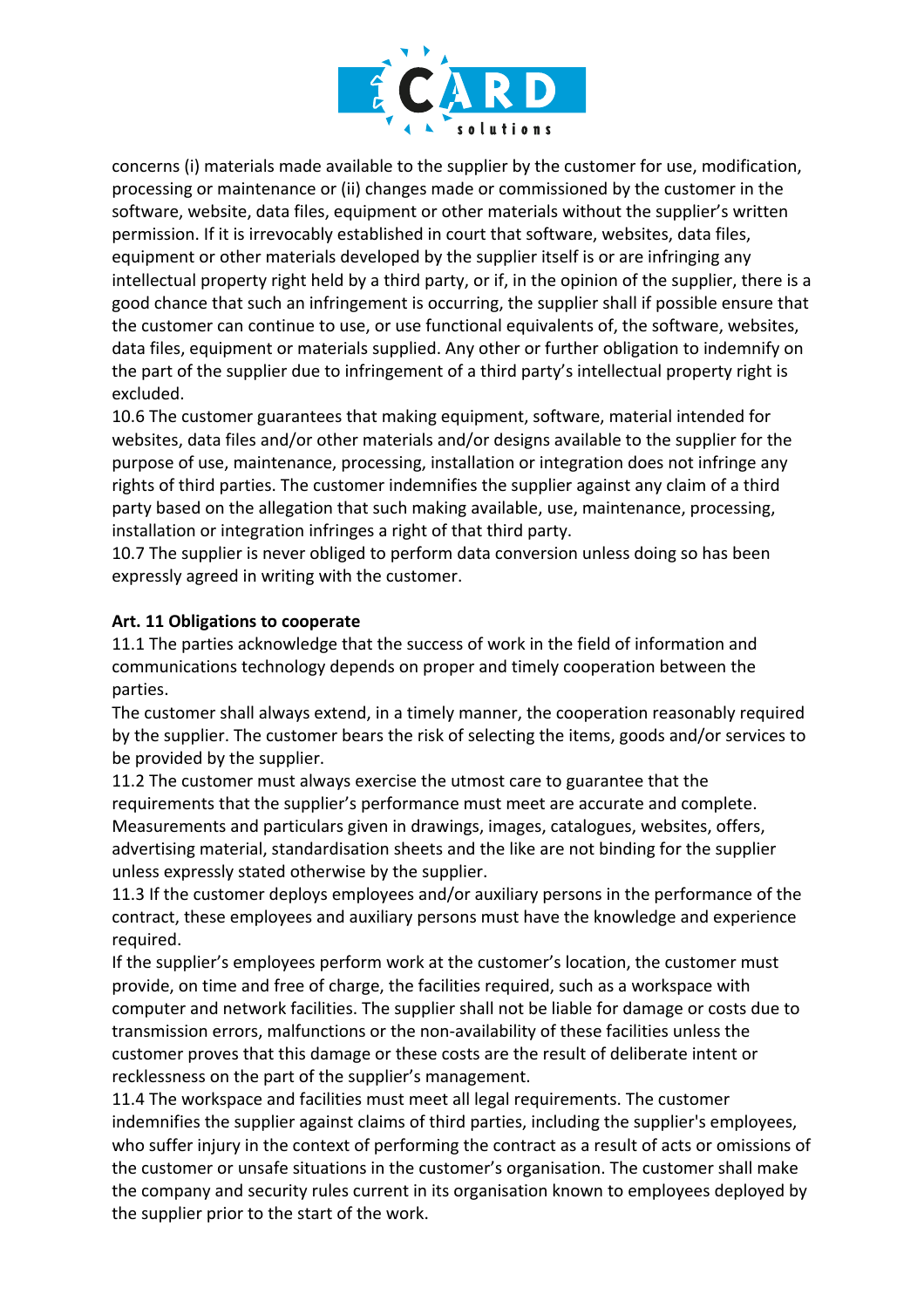

11.5 If, in connection with the supplier's services and products, the customer makes software, equipment or other resources available to the supplier, the customer guarantees that all licences or approvals that the supplier may require in relation to these resources shall be obtained.

11.6 The customer is responsible for the management, including checking the settings, and use of the products supplied and/or services provided by the supplier, and the way in which the results of the products and services are used. The customer is also responsible for appropriately instructing users and for the use made by users.

11.7 The customer shall itself install, organise, parameterise and tune the software and support software required on its own equipment and, if necessary, modify the equipment, other software and support software and operating environment used in this regard, and effect the interoperability that it desires.

### **Art. 12 Obligations to provide information**

12.1 To enable proper performance of the contract by the supplier, the customer shall always provide all information reasonably required by the supplier to the supplier in a timely manner.

12.2 The customer guarantees that the information, designs and specifications that it has provided to the supplier is or are accurate and complete. If the information, designs or specifications provided by the customer contain inaccuracies apparent to the supplier, the supplier shall contact the customer to make enquiries about the matter.

12.3 In connection with continuity, the customer shall designate a contact person or contact persons who shall act in that capacity for the duration of the supplier's work. The customer's contact persons shall have the experience required, specific knowledge of the subject matter and a proper understanding of the objectives that the customer wishes to achieve.

12.4 The supplier is only obliged to periodically provide information concerning the performance of the work to the customer through the contact person designated by the customer.

### **Art. 13 Project and steering groups**

13.1 If both parties are participating in a project or steering group through one or more employees that they have deployed, the provision of information shall take place in the manner agreed for the project or steering group.

13.2 Decisions made in a project or steering group in which both parties are participating shall only be binding for the supplier if the decisions are made in accordance with that which has been agreed between the parties in writing in this regard or, in the absence of written agreements in this context, if the supplier has accepted the decisions in writing. The supplier is never obliged to accept or implement a decision if, in its opinion, the decision cannot be reconciled with the content and/or proper performance of the contract. 13.3 The customer guarantees that the persons that it has designated to participate in a project or steering group are authorised to make decisions that are binding for the customer.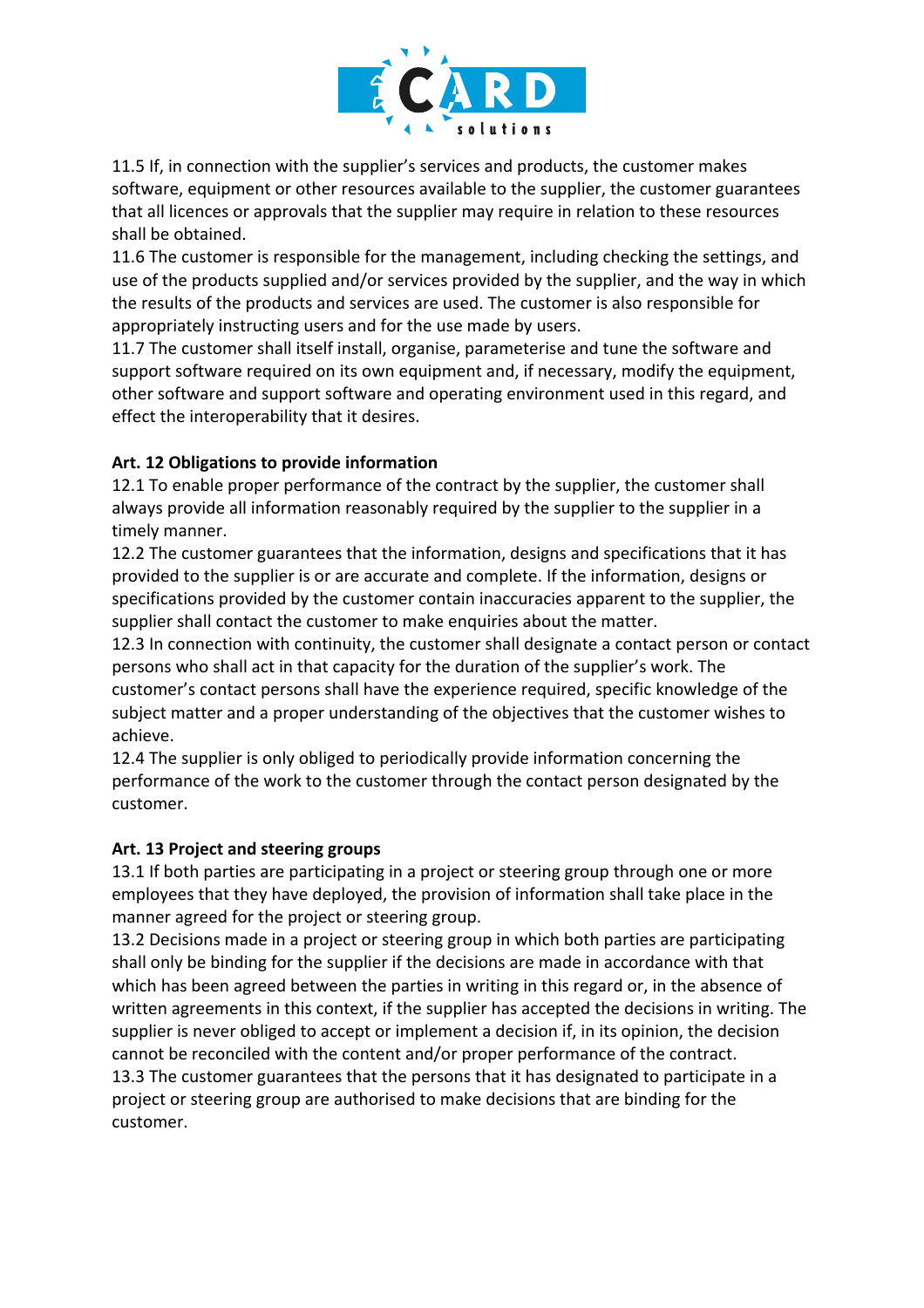

#### **Art. 14 Terms**

14.1 The supplier shall make reasonable efforts to comply to the greatest extent possible with the terms and delivery periods and/or dates and delivery dates, whether or not these are firm deadlines and/or dates, that it has specified or that have been agreed between the parties. The interim dates and delivery dates specified by the supplier or agreed between the parties shall always apply as target dates, shall not bind the supplier and shall always be indicative.

14.2 If a term is likely to be exceeded, the supplier and customer shall consult with each other about the consequences of the term being exceeded in relation to further planning. 14.3 In all cases, therefore also if the parties have agreed firm deadlines and delivery periods or dates and delivery dates, the supplier shall only be in default as a result of a period of time being exceeded after the customer has declared the supplier to be in default in writing and a reasonable term that the customer granted to the supplier to remedy the breach has passed. The notice of default must describe the breach as comprehensively and in as much detail as possible in order to give the supplier the opportunity to respond adequately.

14.4 If it has been agreed that the work under the contract is to be performed in phases, the supplier shall be entitled to postpone the start of a phase's work until the customer has approved the results of the preceding phase in writing.

14.5 The supplier shall not be bound by a date or delivery date or term or delivery period, whether or not final, if the parties have agreed an amendment to the content or scope of the contract (additional work, a change of specifications and so on) or a change in approach with respect to performance of the contract, or if the customer fails to fulfil its obligations arising from the contract or fails to do so on time or in full. The need for or occurrence of additional work during performance of the contract shall never constitute a reason for the customer to give notice of termination or to rescind (in Dutch: 'ontbinden') the contract.

### **Art. 15 Termination and cancellation of the contract**

15.1 Each party shall only be authorised to rescind the contract due to an attributable failure in the performance of the contract if the other party, in all cases after a written notice of default that is as detailed as possible and that grants a reasonable term to remedy the breach has been issued, is culpably failing to fulfil essential obligations under the contract. The customer's payment obligations and all obligations of the customer or a third party engaged by the customer to cooperate and/or provide information apply in all cases as essential obligations under the contract.

15.2 If, at the time of rescission, the customer has already received goods or services in the performance of the contract, these goods or services and the associated payment obligations shall not be undone unless the customer proves that the supplier is in default with respect to the essential part of such goods or services. With due regard to the stipulation of the preceding sentence, amounts invoiced by the supplier prior to rescission in connection with what it already properly performed or delivered in the performance of the contract shall remain payable in full and shall become immediately due and payable at the time of termination.

15.3 A contract which, due to its nature and content, does not end in completion and which has been entered into for an indefinite period of time may be terminated by either of the parties in writing following consultation between the parties. Reasons for the termination must be stated.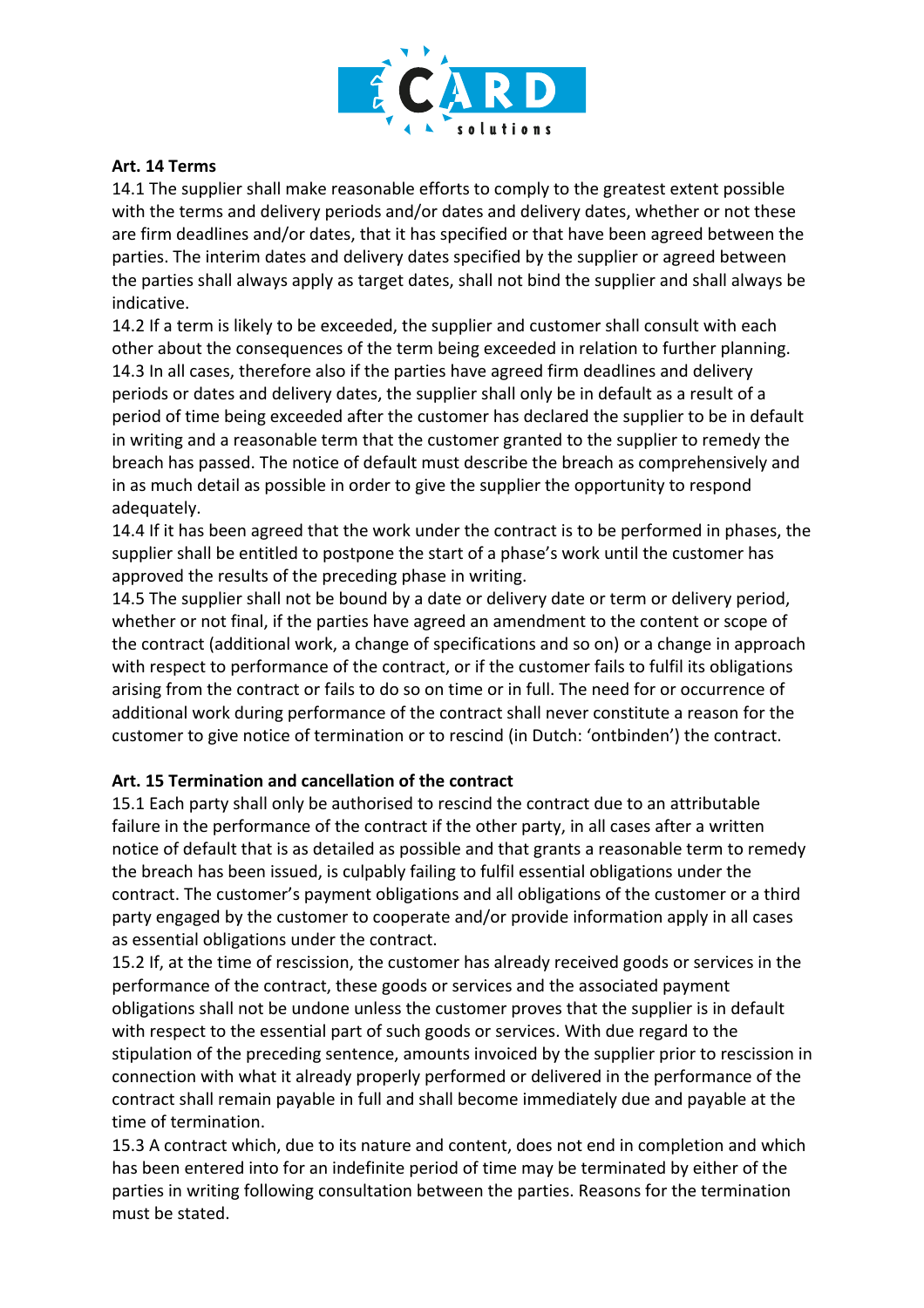

If a notice period has not been agreed between the parties, a reasonable period must be observed when notice of termination is given. The supplier is never obliged to pay any compensation due to termination.

15.4 The customer may not terminate a contract of engagement that has been entered into for a definite period of time.

15.5 Either of the parties may terminate the contract in writing, in whole or in part, without notice of default being required and with immediate effect, if the other party is granted a moratorium, whether or not provisional, a petition for bankruptcy is filed for the other party or the company of the other party is liquidated or dissolved other than for restructuring or a merger of companies. The supplier may also terminate the contract, in whole or in part, without notice of default being required and with immediate effect, if a direct or indirect change occurs in the decisive control of the customer's company. The supplier is never obliged to repay any amount in money already received or pay any amount in compensation due to termination as referred to in this paragraph. If the customer goes irrevocably bankrupt, its right to use the software, websites and the like made available to it shall end, as shall its right to access and/or use the supplier's services, without termination by the supplier being required.

#### **Art. 16 Liability of the supplier**

16.1 The supplier's total liability due to an attributable failure in the performance of the contract or on any legal basis whatsoever, expressly including each and every failure to fulfil a warranty obligation agreed with the customer, shall be limited to compensation for direct loss up to a maximum of the price stipulated for the contract concerned (excluding VAT). If the contract is mainly a continuing performance contract with a term of more than one year, the price stipulated for the contract shall be set at the total amount of the payments (excluding VAT) stipulated for one year. The supplier's total liability for direct loss, on any legal basis whatsoever, shall never amount to more than EUR 500.000 (five hundred thousand euros), however.

16.2 The supplier's total liability for loss due to death or bodily injury or as a result of material damage to items shall never amount to more than EUR 1.250.000 (one million two hundred fifty thousand euros).

16.3 The supplier's liability for indirect loss, consequential loss, loss of profits, lost savings, reduced goodwill, loss due to business interruption, loss as a result of claims of the customer's customers, loss arising from the use of items, materials or software of third parties prescribed by the customer to the supplier and loss arising from the engagement of suppliers prescribed by the customer to the supplier is excluded. The supplier's liability for corruption, destruction or loss of data or documents is likewise excluded.

16.4 The exclusions and limitations of the supplier's liability described paragraphs 16.1 up to and including 16.3 are entirely without prejudice to the other exclusions and limitations of the supplier's liability described in these general terms and conditions.

16.5 The exclusions and limitations referred to in paragraphs 16.1 up to and including 16.4 shall cease to apply if and insofar as the loss is the result of deliberate intent or recklessness on the part of the supplier's management.

16.6 Unless performance by the supplier is permanently impossible, the supplier shall only be liable due to an attributable failure in the performance of a contract if the customer declares the supplier to be in default in writing without delay and grants the supplier a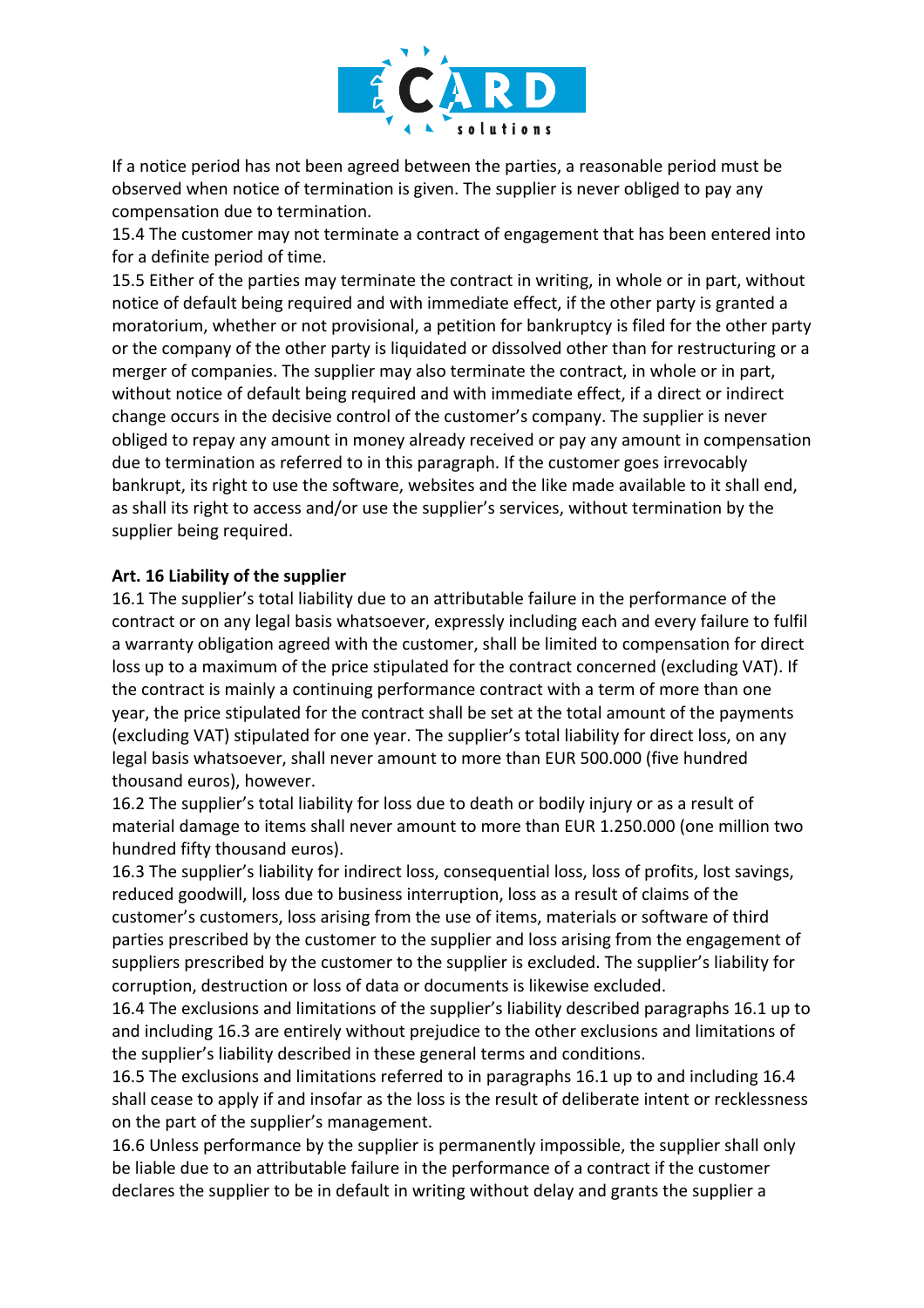

reasonable term to remedy the breach, and the supplier culpably fails to fulfil its obligations also after this term has passed.

The notice of default must describe the breach as comprehensively and in as much detail as possible in order to give the supplier the opportunity to respond adequately.

16.7 For there to be any right to compensation, the customer must always report the loss to the supplier in writing as soon as possible after the loss has occurred.

Each claim for compensation against the supplier shall be barred by the mere expiry of a period of 24 months following the inception of the claim unless the customer has instituted a legal action for damages prior to the expiry of this period.

16.8 The customer indemnifies the supplier against any and all claims of third parties due to product liability as a result of a defect in a product or system that the customer supplied to a third party and that consisted in part of equipment, software or other materials supplied by the supplier, unless and insofar the customer is able to prove that the loss was caused by the equipment, software or other materials referred to.

16.9 The provisions of this article and all other limitations and exclusions of liability referred to in these general terms and conditions shall also apply for the benefit of all natural persons and legal entities that the supplier engages in the performance of the contract.

### **Art. 17 Force majeure**

17.1 None of the parties shall be obliged to fulfil any obligation, including any statutory and/or agreed warranty obligation, if it is prevented from doing so by force majeure. Force majeure on the part of the supplier means, among other things: (i) force majeure on the part of the suppliers of the supplier, (ii) the failure to properly fulfil obligations on the part of suppliers that were prescribed to the supplier by the customer, (iii) defects in items, equipment, software or materials of third parties the use of which was prescribed to the supplier by the customer, (iv) government measures, (v) power failures, (vi) Internet, data network or telecommunication facilities failures, (vii) war and (viii) general transport problems.

17.2 Either of the parties shall have the right to rescind the contract in writing if a situation of force majeure persists for more than 60 days.

In such an event, that which has already been performed under the contract shall be paid for on a proportional basis without the parties owing each other anything else.

### **Art. 18 Changes and additional work**

18.1 If, at the request or prior consent of the customer, the supplier has performed work or supplied goods or services that is or are outside the scope of the agreed work and/or provision of goods or services, the customer shall pay for this work or provision of goods or services in accordance with the agreed rates or, if no rates have been agreed between the parties, in accordance with the supplier's usual rates.

The supplier is not obliged to honour such a request and may require that a separate contract be concluded in writing for the purpose.

18.2 Insofar as a fixed price has been agreed for the provision of services, the supplier shall on request inform the customer in writing about the financial consequences of the additional work or additional provision of goods or services as referred to in this article.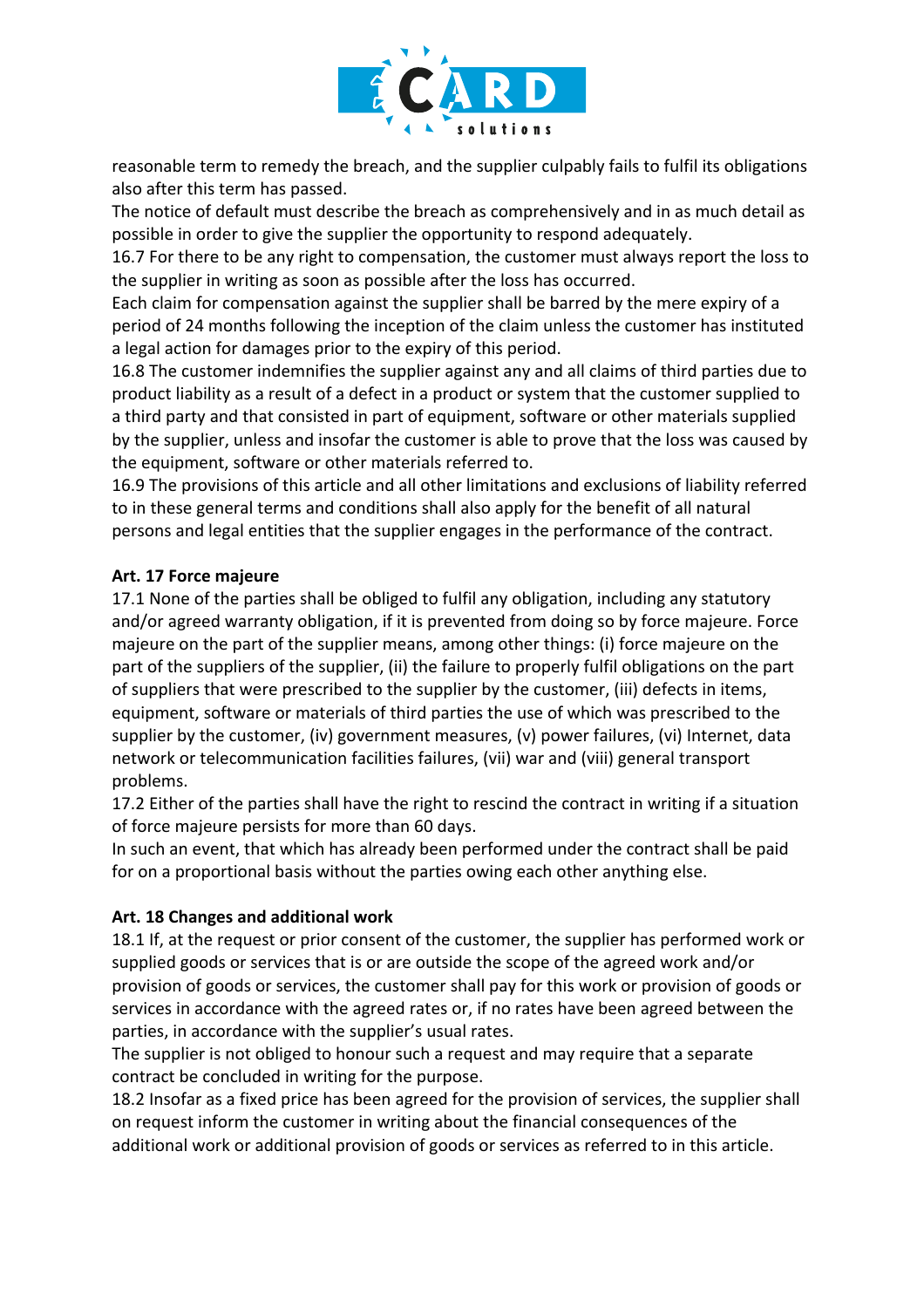

### **Art. 19 Transfer of rights and obligations**

19.1 The customer may not sell, transfer or pledge its rights and obligations under a contract to a third party.

19.2 The supplier is entitled to sell, transfer or pledge its claims to payment of amounts owed to a third party.

#### **Art. 20 Applicable law and disputes**

20.1 Contracts between the supplier and customer are governed by Dutch law. The United Nations Convention on Contracts for the International Sale of Goods (CISG) does not apply.

20.2 Disputes that arise by reason of the contract concluded between the parties and/or by reason of any further contracts deriving from it shall be resolved by arbitration in accordance with the Arbitration Regulations of the Foundation for the Settlement of Automation Disputes (Stichting Geschillenoplossing Automatisering - SGOA), which has its registered office in The Hague, the Netherlands, the foregoing without prejudice to the right of each party to request preliminary relief in summary arbitral proceedings and without prejudice to the right of each party to take precautionary measures. Arbitration proceedings shall take place in The Hague.

20.3 If a dispute that arises by reason of the contract concluded between the parties or by reason of any further contracts deriving from it is within the jurisdiction of the cantonal court (in Dutch: kantongerecht), each party, in derogation from the provisions of Article 20.2, shall be entitled to bring the case before the legally competent court as a cantonal court case.

The parties shall only be entitled to take the afore- mentioned action if arbitration proceedings concerning the dispute have not yet been instituted in accordance with the provisions of Article 20.2. If, with due observance of the provisions of Article 20.3, one or more of the parties have brought the case before the legally competent court in order for it to be heard and settled, the cantonal court judge of that court shall be competent to hear and settle the case.

20.4 Regarding a dispute that arises by reason of the contract concluded between the parties or by reason of any further contracts deriving from it, each party shall in all cases be entitled to institute ICT mediation proceedings in accordance with the ICT Mediation Regulations of the Foundation for the Settlement of Automation Disputes. The other party must then actively participate in ICT mediation proceedings that have been instituted. This legally enforceable obligation in any case includes attending at least one joint meeting of mediators and the parties to give this extrajudicial form of dispute resolution a chance of success. Each party shall be free to terminate the ICT mediation proceedings at any time after a joint first meeting of mediators and the parties. The provisions of this paragraph do not prevent a party from requesting preliminary relief in summary arbitral proceedings or from taking precautionary measures if the party deems doing so necessary.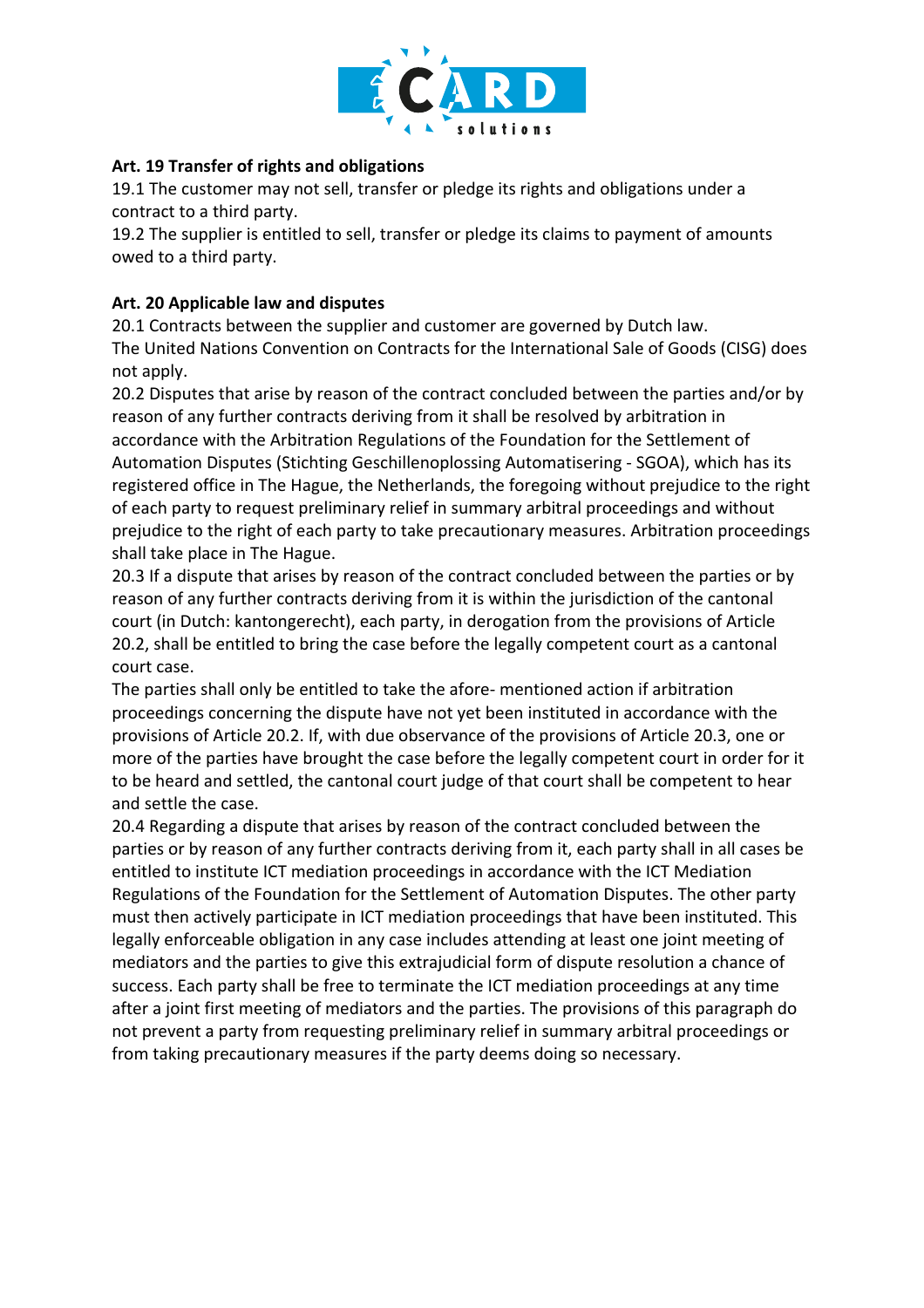

# **Chapter 2. Provision of services**

*The provisions of this 'Provision of services' chapter shall apply in addition to the general provisions of these general terms and conditions if the supplier provides services of whatever nature, whether or not set out in more detail in one of the other chapters of these general terms and conditions, to the customer.*

# **Art. 21 Performance**

21.1 The supplier shall perform its services with care to the best of its ability, if applicable in accordance with the agreements and procedures agreed in writing with the customer. All services by the supplier shall be performed on the basis of an obligation to use best endeavours unless and insofar as the supplier has expressly promised a result in the written contract and the result concerned has also been defined with sufficient determinability in the contract.

21.2 The supplier shall not be liable for loss or costs that are the result of the use or misuse of access or identification codes or certificates unless the misuse is the direct result of deliberate intent or recklessness on the part of the supplier's management.

21.3 If the contract has been entered into with a view to performance by one specific person, the supplier shall always be entitled to replace this person with one or more persons who have the same and/or similar qualifications.

21.4 The supplier is not obliged to follow the customer's instructions in the performance of its services, particularly not if these instructions change or add to the content and scope of the agreed services.

If such instructions are followed, however, payment shall be made for the work concerned in accordance with the supplier's usual rates.

# **Art. 22 Service Level Agreement**

22.1 Any agreements concerning a service level (Service Level Agreements) shall only be expressly agreed in writing. The customer shall always inform the supplier without delay about any circumstances that affect or that could affect the service level and its availability. 22.2 If agreements about a service level have been made, the availability of software, systems and related services shall always be measured such that unavailability due to preventive, corrective or adaptive maintenance or other forms of service announced by the supplier in advance and circumstances beyond the supplier's control are not taken into account. The availability measured by the supplier shall count as conclusive evidence, subject to evidence to the contrary produced by the customer.

# **Art. 23 Backups**

23.1 If the services provided to the customer under the contract include making backups of the customer's data, the supplier shall make a complete backup of the customer's data in its possession in accordance with the periods agreed in writing or once a week if such periods have not been agreed. The supplier shall retain the backup for the duration of the agreed term or for the duration of the supplier's usual term if agreements have not been made in this regard. The supplier shall retain the backup with due care.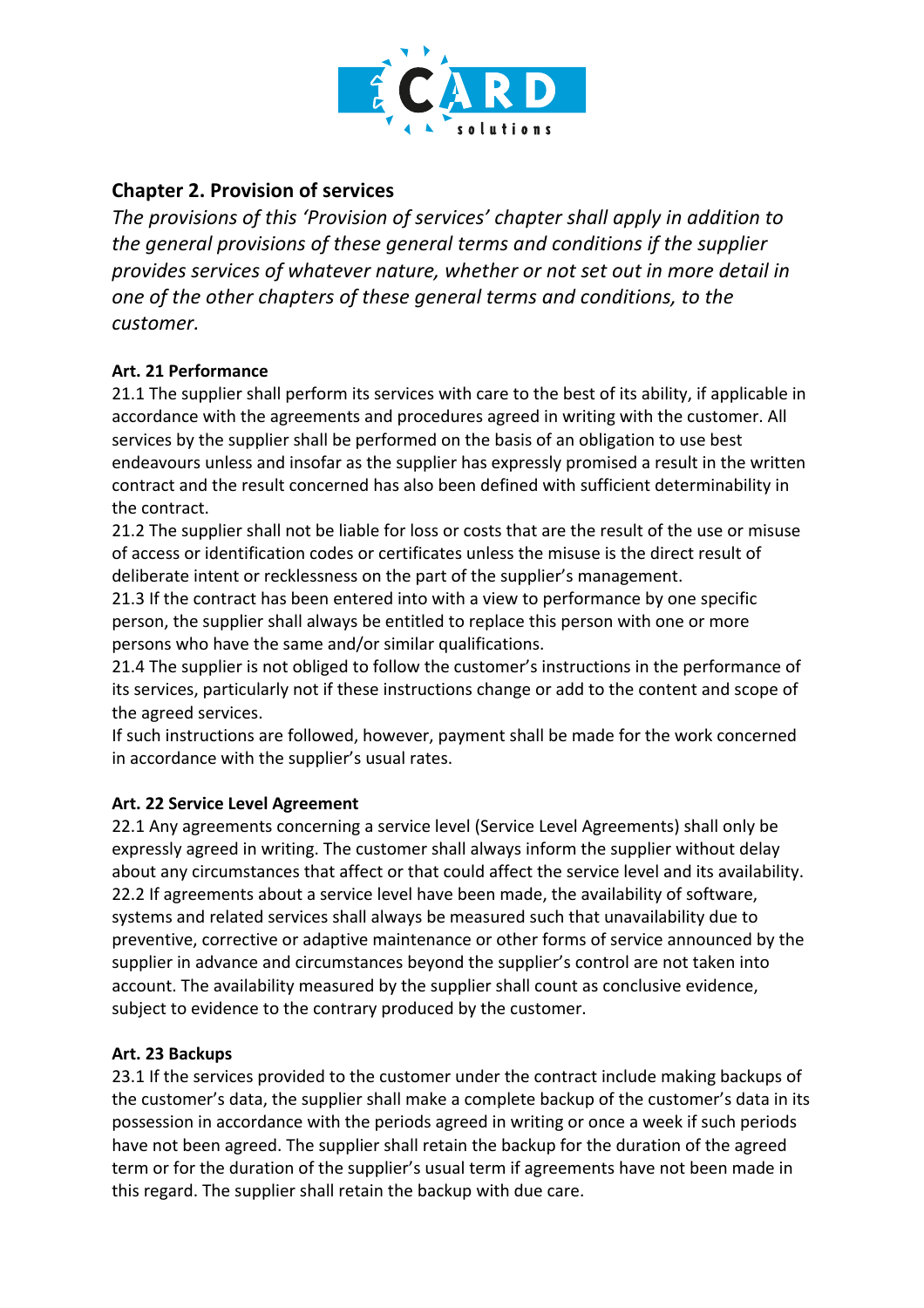

23.2 The customer remains responsible for the fulfilment of all administrative and retention obligations that apply to it by law.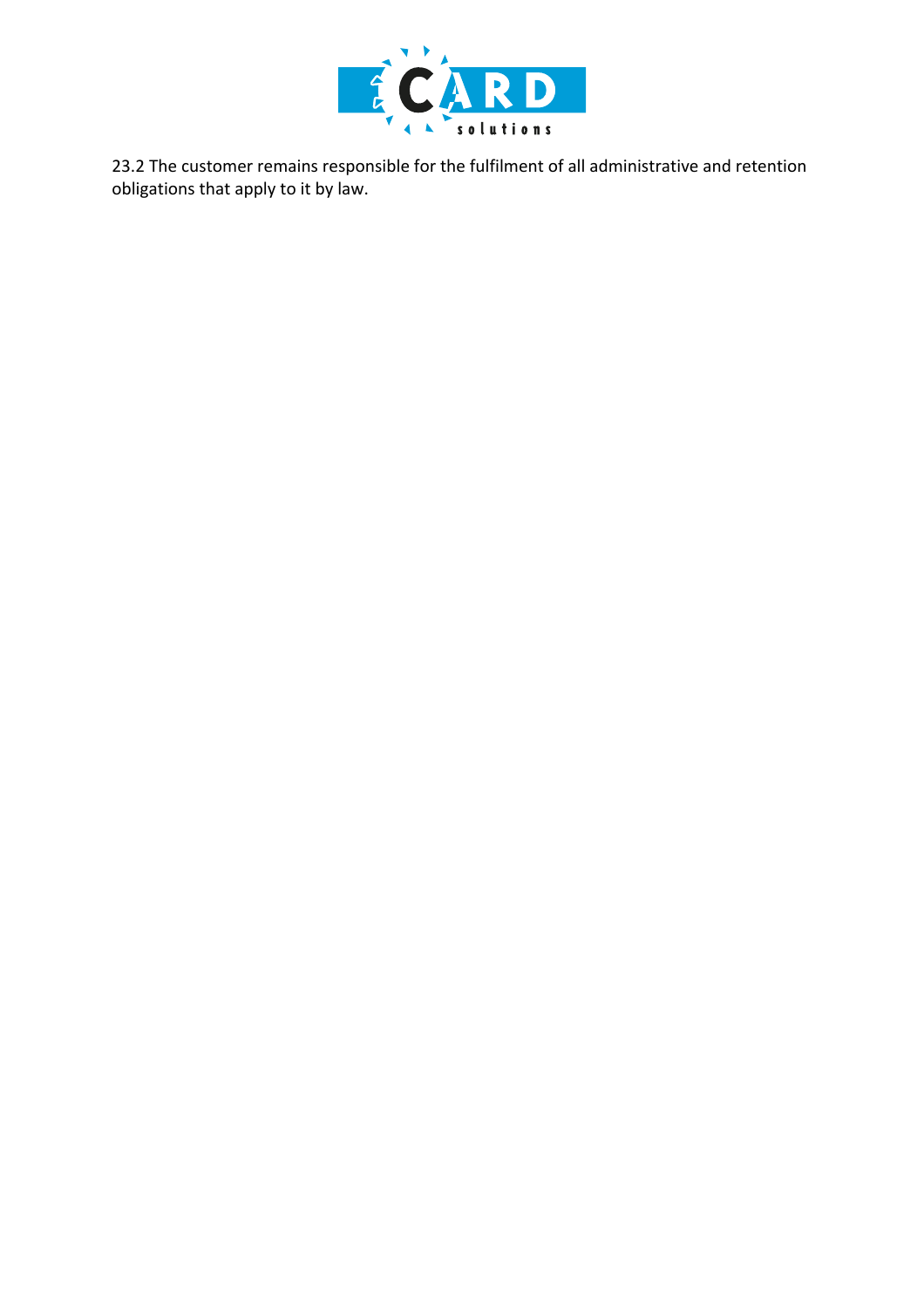

# **Chapter 3. Software as a Service (SaaS)**

*The provisions of this 'Software as a Service' chapter shall apply in addition to the general provisions of these general terms and conditions and the provisions of the 'Provision of services' chapter if the supplier performs services under the name or in the field of Software as a Service (SaaS).*

*For the application of these general terms and conditions, SaaS means a service by which the supplier makes software available to the customer remotely through the Internet or another data network, and maintains this availability remotely, without providing a physical carrier with the software concerned to the customer.*

### **Art. 24 Provision of SaaS**

24.1 The supplier shall only provide SaaS on the instructions of the customer. The customer may not allow third parties to make use of the services provided by the supplier in the field of SaaS.

24.2 If the supplier performs work relating to the data of the customer, its employees or users pursuant to a request or a competently issued order of a government agency or in connection with a legal obligation, all costs associated with this work shall be charged to the customer.

24.3 The supplier may change the content or scope of the SaaS delivery model. If such changes result in a change in the customer's current procedures, the supplier shall inform the customer about the matter as soon as possible and the costs of this change shall be borne by the customer. The customer may in this case give notice of termination of the contract, which termination shall then take effect on the date on which the change takes effect, unless the change is related to changes in relevant legislation or other instructions issued by competent bodies, or the supplier bears the costs of this change.

24.4 The supplier may continue to provide SaaS using a new or modified version of the software. The supplier is not obliged to maintain, modify or add certain features or functionalities of the service or software specifically for the customer.

24.5 The supplier may temporarily put all or part of the SaaS out of operation for preventive, corrective or adaptive maintenance or other forms of service. The supplier shall not allow the period during which the service is out of operation to last longer than necessary and shall ensure if possible that this period occurs outside office hours. 24.6 The supplier is never obliged to provide a physical carrier to the customer that contains the software provided to and held by the customer in the context of the SaaS.

### **Art. 25 Guarantee**

25.1 The supplier does not guarantee that the software made available and held in the context of the SaaS is free of errors and functions without interruption. The supplier shall make efforts to fix the errors in the software referred to in Article 30.3 within a reasonable term if and insofar as the matter concerns software developed by the supplier itself and the customer has provided a detailed, written description of the defects concerned to the supplier. Where there are grounds for doing so, the supplier may postpone the fixing of defects until a new version of the software is put into operation. The supplier does not guarantee that defects in software that it has not developed itself shall be fixed. The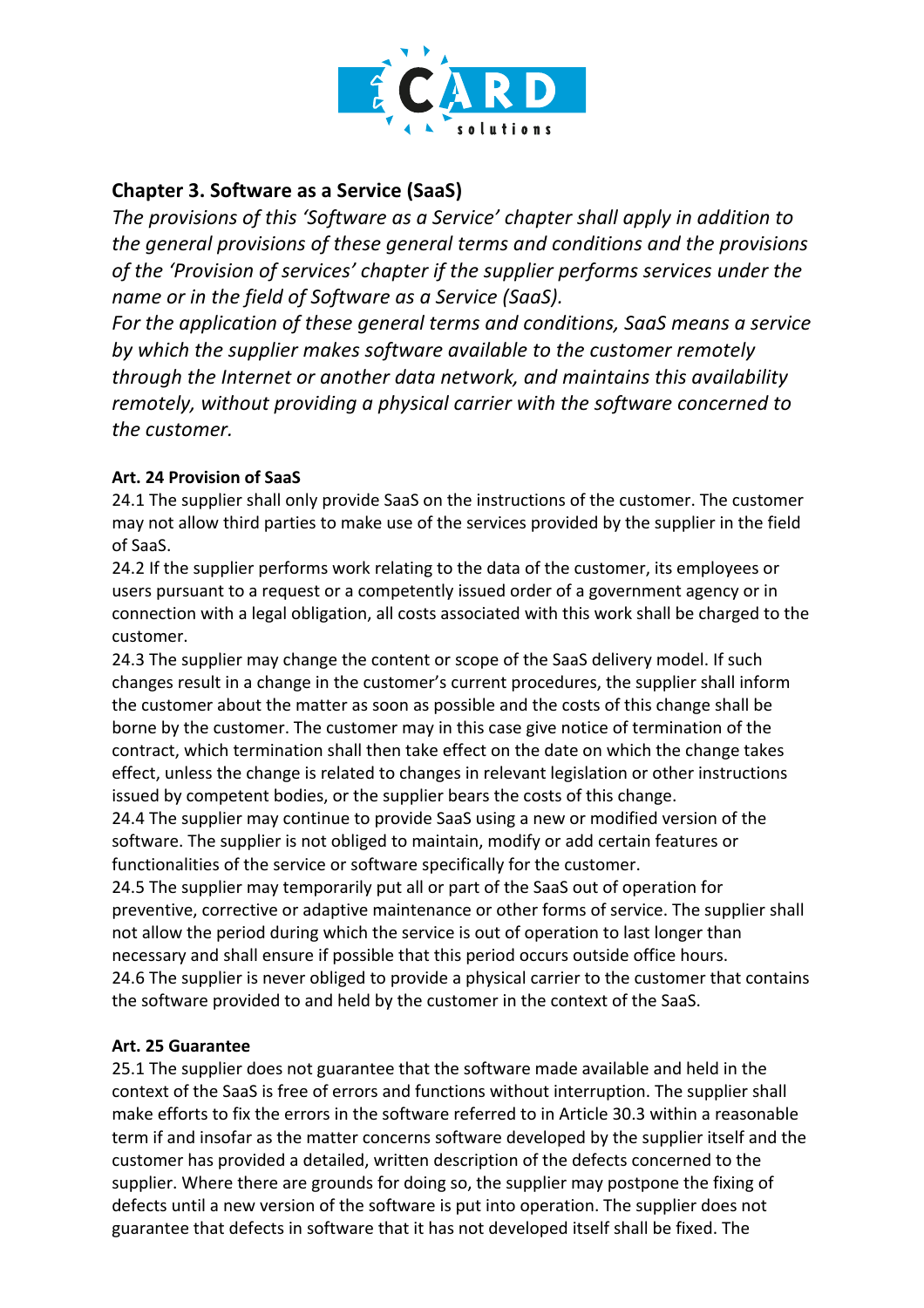

supplier is entitled to install temporary solutions, program bypasses or problem-avoiding limitations in the software. If the software was developed on the instructions of the customer, the supplier may charge for the costs of fixing to the customer in accordance with the supplier's usual rates.

25.2 Based on the information provided by the supplier concerning measures to prevent and limit the effects of malfunctions, defects in the SaaS, corruption or loss of data or other incidents, the customer shall identify and list the risks to its organisation and take additional measures if necessary. The supplier declares that it is prepared to provide assistance, at the customer's request, to the extent reasonable and according to the financial and other conditions set by the supplier, with respect to further measures to be taken by the customer. The supplier is never obliged to recover data that has been corrupted or lost. 25.3 The supplier does not guarantee that the software made available and held in the context of the SaaS shall be adapted to changes in relevant legislation and regu- lations on time.

### **Art. 26 Protection of personal data**

26.1 Under legislation pertaining to the processing of personal data, such as the Personal Data Protection Act, the customer has obligations towards third parties, such as the obligation to provide information and allow the person concerned to inspect his or her personal data, and correct and delete the personal data of the person concerned. The customer is fully and solely responsible for the fulfilment of these obligations. The parties maintain that the supplier is the 'processor' within the meaning of the Personal Data Protection Act with respect to the processing of personal data.

26.2 To the extent that doing so is technically possible, the supplier shall provide support in the context of the obligations that the customer must fulfil as referred to in Article 26.1. The costs associated with this support are not included in the agreed prices and payments and shall be borne by the customer.

### **Art. 27 Commencement of the service; payment**

27.1 The SaaS provided by the supplier shall commence within a reasonable term following the conclusion of the contract. The customer shall promptly ensure that it has the facilities required to use the SaaS following the conclusion of the contract.

27.2 The customer shall owe the payment specified in the contract for the SaaS. In the absence of an agreed payment schedule, all amounts that relate to the SaaS provided by the supplier shall be payable each calendar month in advance.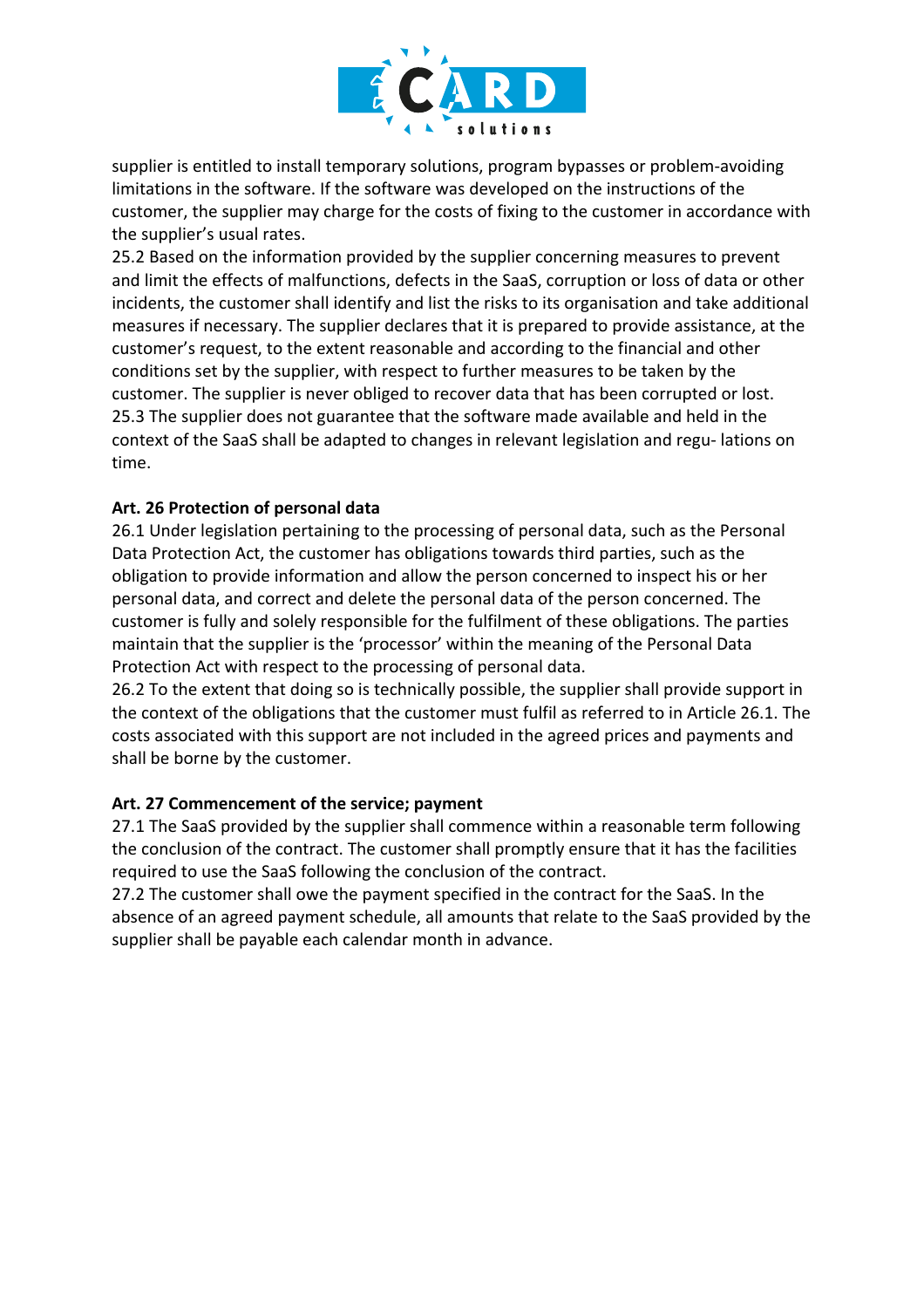

# **Chapter 4. Software**

*The provisions of this 'Software' chapter shall apply in addition to the general provisions if the supplier makes software available to the customer for use other than on the basis of SaaS.*

### **Art. 28 Right of use and restrictions on use**

28.1 The supplier shall make the agreed computer programs and agreed user documentation, hereinafter referred to as the 'software', available to the customer for use for the duration of the contract on the basis of a licence for use. The right to use the software is non-exclusive and may not be transferred, pledged or sublicensed.

28.2 The supplier's obligation to make available and the customer's right of use extend only to the software's object code. The customer's right of use does not extend to the software's source code. The software's source code and technical documentation prepared during the development of the software shall not be made available to the customer, not even if the customer is prepared to pay a financial amount for the source code and technical documentation.

28.3 The customer shall always strictly comply with the agreed restrictions on the use of the software, regardless of the nature or content of these restrictions.

28.4 If the parties have agreed that the software may only be used in combination with certain equipment, the customer shall in the event of any malfunction of this equipment be entitled to use the software on other equipment with the same qualifications during the time that the original equipment remains defective.

28.5 The supplier may require that the customer only start using the software after having received one or more codes needed for use from the supplier, the supplier's supplier or the producer of the software. The supplier is always entitled to take technical measures to protect the software against unlawful use and/or against use in a manner or for purposes other than the manner or purposes agreed between the parties. The customer shall never remove or bypass technical measures intended to protect the software or have such technical measures removed or bypassed.

28.6 The customer may only use the software in and for its own company or organisation and only insofar as doing so is necessary for the intended use. The customer shall not use the software for third parties, for example in the context of Software as a Service (SaaS) or outsourcing.

28.7 The customer may never sell, rent out, dispose of or grant limited rights to, or make available to third parties the software and the carriers on which the software is or will be recorded, in any way whatsoever for whatever purpose or under whatever title. The customer may also not grant, whether or not remotely (online), a third party access to the software or place the software with a third party for hosting, not even if the third party concerned only uses the software for the customer.

28.8 If so requested, the customer shall cooperate without delay in an investigation into compliance with the agreed restrictions on use carried out by or for the supplier. Should the supplier so demand, the customer shall grant the supplier access to its buildings and systems. Insofar as such information does not concern the use of the software itself, the supplier shall treat all confidential business information that it obtains from the customer or at the customer's business location in the context of an investigation as confidential.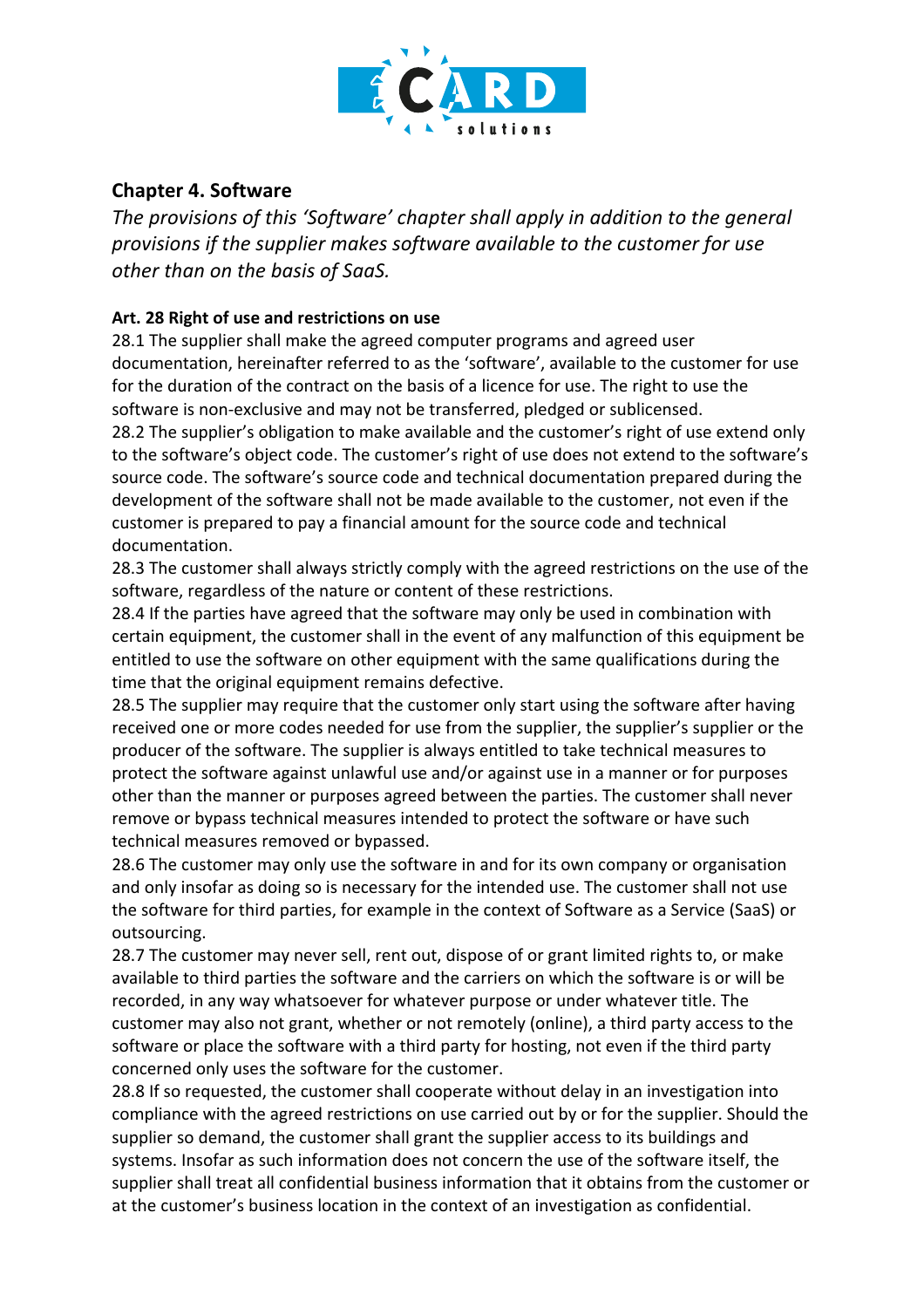

28.9 The parties maintain that the contract concluded between the parties, insofar as the object of this contract is the making available of software for use, shall never be deemed to be a purchase contract.

28.10 The supplier is not obliged to maintain the software and/or provide support to users and/or administrators of the software. If, contrary to the foregoing, the supplier is asked to perform maintenance work and/or provide support with respect to the software, the supplier may require that the customer enter into a separate, written contract for the purpose.

### **Art. 29 Delivery and installation**

29.1 At its discretion, the supplier shall deliver the software on the agreed type of data carrier or, if no agreements have been made in this regard, on a type of data carrier determined by the supplier, or shall make the software available to the customer online. At the supplier's discretion, any agreed user documentation shall be made available in printed or digital form in a language determined by the supplier.

29.2 The supplier shall only install the software at the customer's business location if this has been agreed between the parties. If no agreements have been made for the purpose, the customer shall itself install, organise, parameterise, tune and, if necessary, modify the equipment and operating environment used.

### **Art. 30 Acceptance**

30.1 If the parties have not agreed an acceptance test, the customer shall accept the software in the state that it is in when delivered ('as is, where is'), therefore with all visible and invisible errors and defects, without prejudice to the supplier's obligations under the guarantee scheme as set out in Article 34. In the aforementioned case, the software shall be deemed to have been accepted by the customer upon delivery or, if installation by a supplier has been agreed in writing, upon completion of installation.

30.2 The provisions of paragraphs 30.3 up to and including 30.10 shall apply if an acceptance test has been agreed between the parties.

30.3 In these general terms and conditions, 'error' means substantial failure of the software to meet the functional or technical specifications of the software expressly made known by the supplier in writing and, if all or part of the software concerns customised software, to meet the functional or technical specifications expressly agreed in writing. An error only applies if it can be demonstrated by the customer and if it is reproducible. The customer must report errors without delay. Any obligation of the supplier is limited to errors within the meaning of these general terms and conditions. The supplier does not have any obligation whatsoever with respect to other defects in or on the software.

30.4 If an acceptance test has been agreed, the test period shall amount to 14 days following delivery or, if installation by the supplier has been agreed in writing, 14 days following the completion of installation. The customer may not use the software for production or operational purposes during the test period. The customer shall carry out the agreed acceptance test with qualified personnel and with sufficient scope and depth. 30.5 If an acceptance test has been agreed, the customer must check whether the software delivered meets the functional or technical specifications expressly made known by the supplier in writing and, if and to the extent that all or part of the software concerns customised software, meets the functional or technical specifications expressly agreed in writing.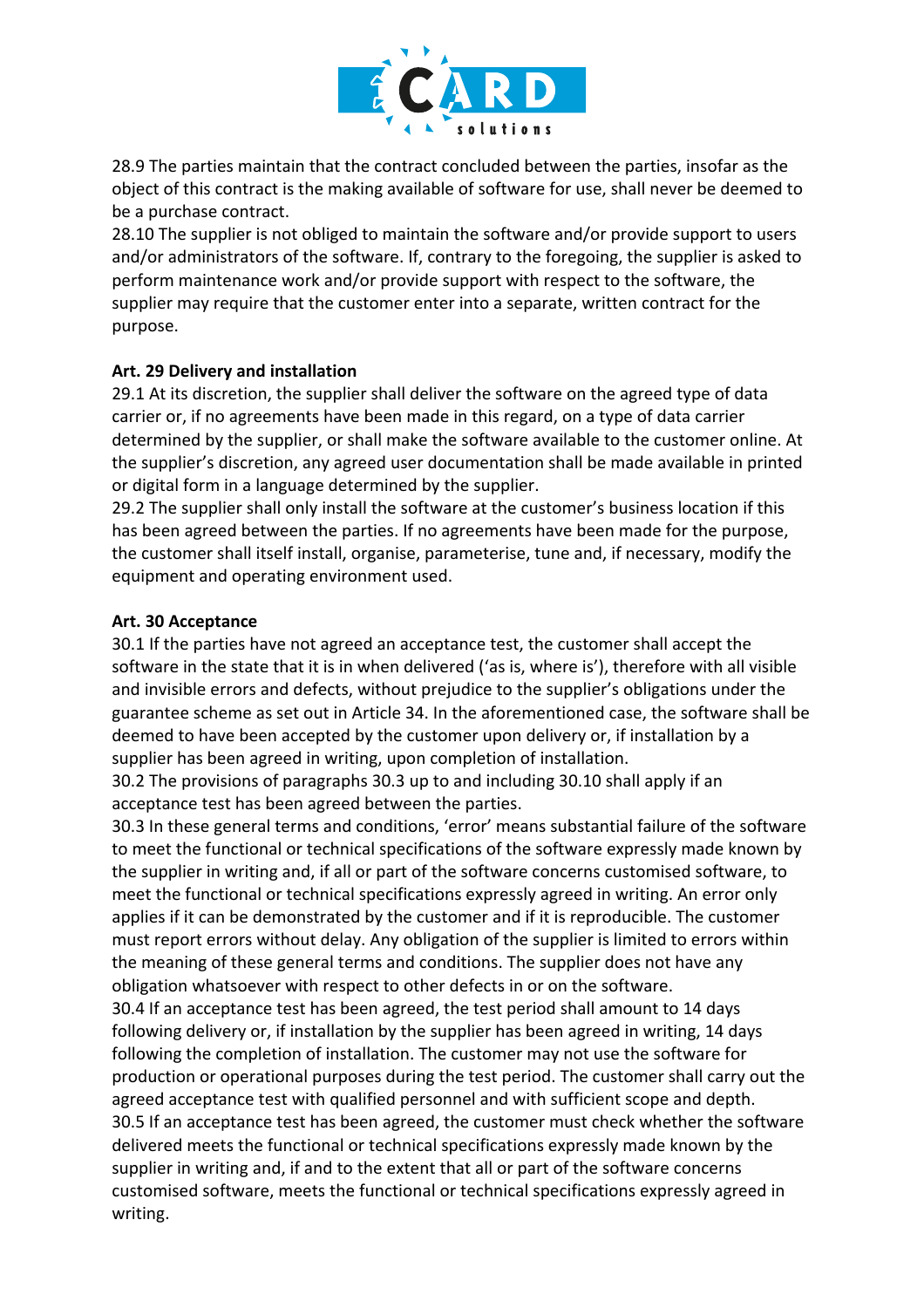

30.6 The parties shall deem the software to have been accepted:

a. if the parties have agreed an acceptance test: on the first day following the test period, or

b. if the supplier receives a test report as referred to in Article 30.7 prior to the end of the test period: at the time at which the errors stated in this test report have been fixed, notwithstanding the presence of errors that, according to Article 30.8, do not prevent acceptance, or

c. if the customer uses the software in any way for production or operational purposes: at the time at which this use occurs.

30.7 If it becomes apparent during performance of the agreed acceptance test that the software contains errors, the customer shall report the test results to the supplier in writing in a clear, detailed and comprehensible manner no later than on the last day of the test period. The supplier shall strive to the best of its ability to fix the errors referred to within a reasonable term. The supplier shall be entitled to install temporary solutions, program bypasses or problem-avoiding limitations in this regard.

30.8 The customer may not refuse to accept the software for reasons that are not related to the specifications expressly agreed in writing between the parties and, furthermore, may not refuse to accept the software because of the existence of minor errors, these being errors that do not reasonably prevent the operational or productive use of the software, the foregoing without prejudice to the supplier's obligation to fix these minor errors in the context of the guarantee scheme referred to in Article 34.

In addition, acceptance may not be refused because of aspects of the software that can only be assessed subjectively, such as aesthetic aspects of user interfaces.

30.9 If the software is delivered and tested in phases and/or parts, non-acceptance of a certain phase and/or part shall be without prejudice to the acceptance of a previous phase and/or a different part.

30.10 Acceptance of the software in one of the ways referred to in this article shall serve to discharge the supplier of its obligations regarding making the software available and delivering the software and, if installation of the software by the supplier has also been agreed, of its obligations regarding installation. Acceptance of the software shall be without prejudice to the customer's rights based on Article 30.8 regarding minor defects and Article 34 regarding the guarantee.

### **Art. 31 Availability**

31.1 The supplier shall make the software available within a reasonable term following the conclusion of the contract.

31.2Following the end of the contract, the customer shall return all copies of the software in its possession to the supplier without delay. If it has been agreed that the customer must destroy the copies concerned at the end of the contract, the customer shall report the destruction of the copies to the supplier in writing without delay. At or following the end of the contract, the supplier shall not be obliged to provide assistance for the purpose of a data conversion desired by the customer.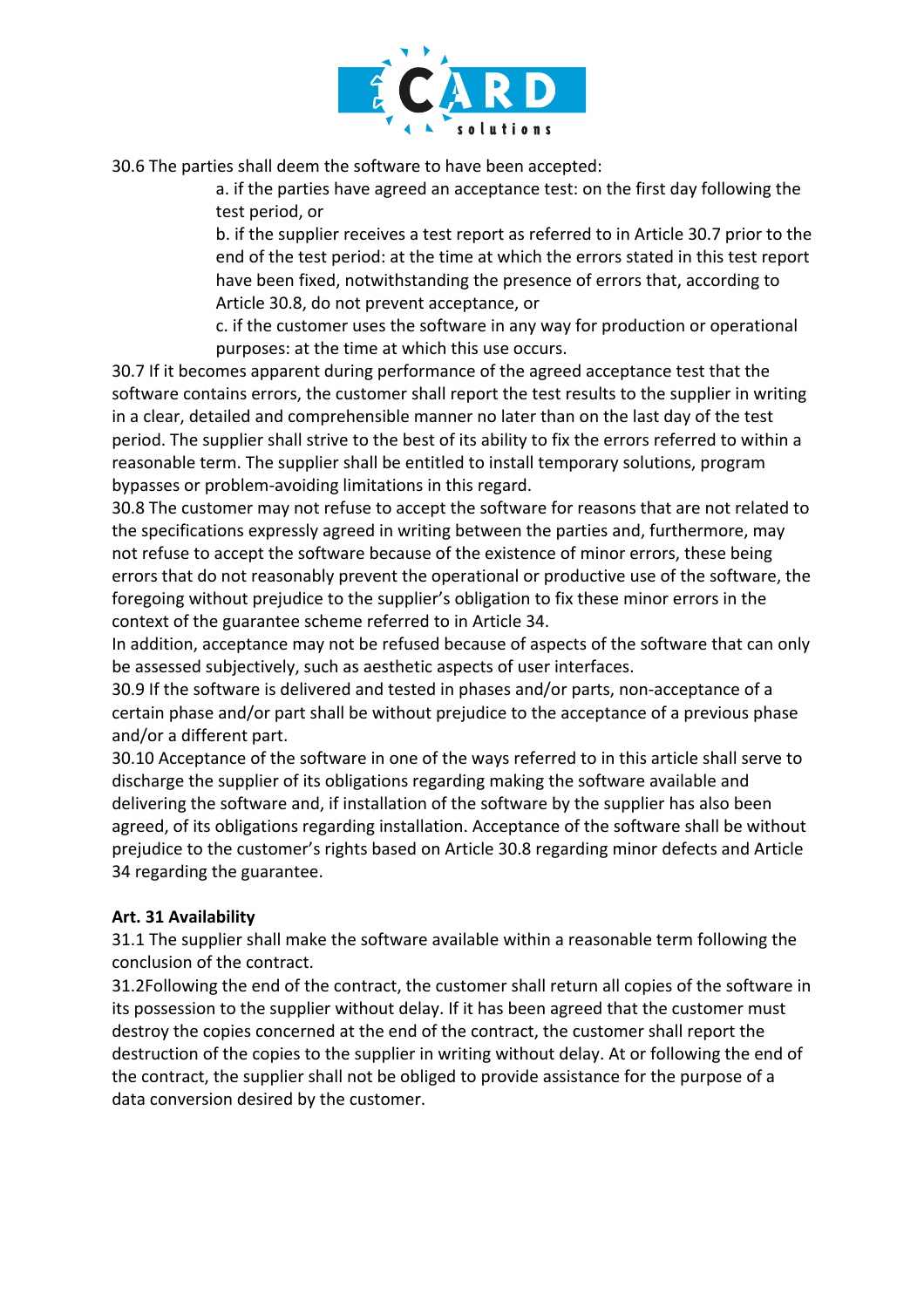

### **Art. 32 Payment for the right of use**

32.1The customer must pay the amount owed for the right of use at the agreed times or, if a time has not been agreed: a. if the parties have not agreed that the supplier shall install the software:

- when the software is delivered;

- or, in the case of periodically owed payments for the right of use, when the software is delivered and subsequently at the start of each new right of use term;

b. if the parties have agreed that the supplier shall install the software:

- upon completion of installation;

- or, in the case of periodically owed payments for the right of use, upon completion of installation and subsequently at the start of each new right of use term.

#### **Art. 33 Changes in the software**

33.1Baring exceptions provided for by law, the customer may not change all or part of the software without the prior written permission of the supplier. The supplier is entitled to refuse or attach conditions to such permission. The customer shall bear the entire risk of all changes that it makes or changes made by third parties on its instructions, whether or not with the supplier's permission.

#### **Art. 34 Guarantee**

34.1 The supplier shall strive to the best of its ability to fix errors within a reasonable term if these errors are reported in writing in a detailed manner to the supplier within a period of three months following delivery or, if an acceptance test was agreed, within three months following acceptance. The supplier does not guarantee that the software is suitable for actual use and/or the intended use. The supplier also does not guarantee that the software will operate without interruption and/or that all errors will always be fixed.

Fixing work shall be carried out free of charge unless the software was developed on the instructions of the customer other than for a fixed price, in which case the supplier shall charge for the costs of fixing in accordance with its usual rates.

34.2 The supplier may charge for the costs of fixing in accordance with its usual rates if such work is required as a result of user errors or improper use on the part of the customer, or as a result of causes that cannot be attributed to the supplier. The obligation to fix errors shall cease to apply if the customer makes changes in the software or has such changes made without the supplier's written permission.

34.3 The fixing of errors shall take place at a location and in a manner determined by the supplier. The supplier is entitled to install temporary solutions, program bypasses or problem-avoiding limitations in the software.

34.4 The supplier is never obliged to recover data that has been corrupted or lost. 34.5 The supplier does not have any obligation whatsoever, of whatever nature or content, with respect to errors reported after the end of the guarantee period referred to in Article 34.1.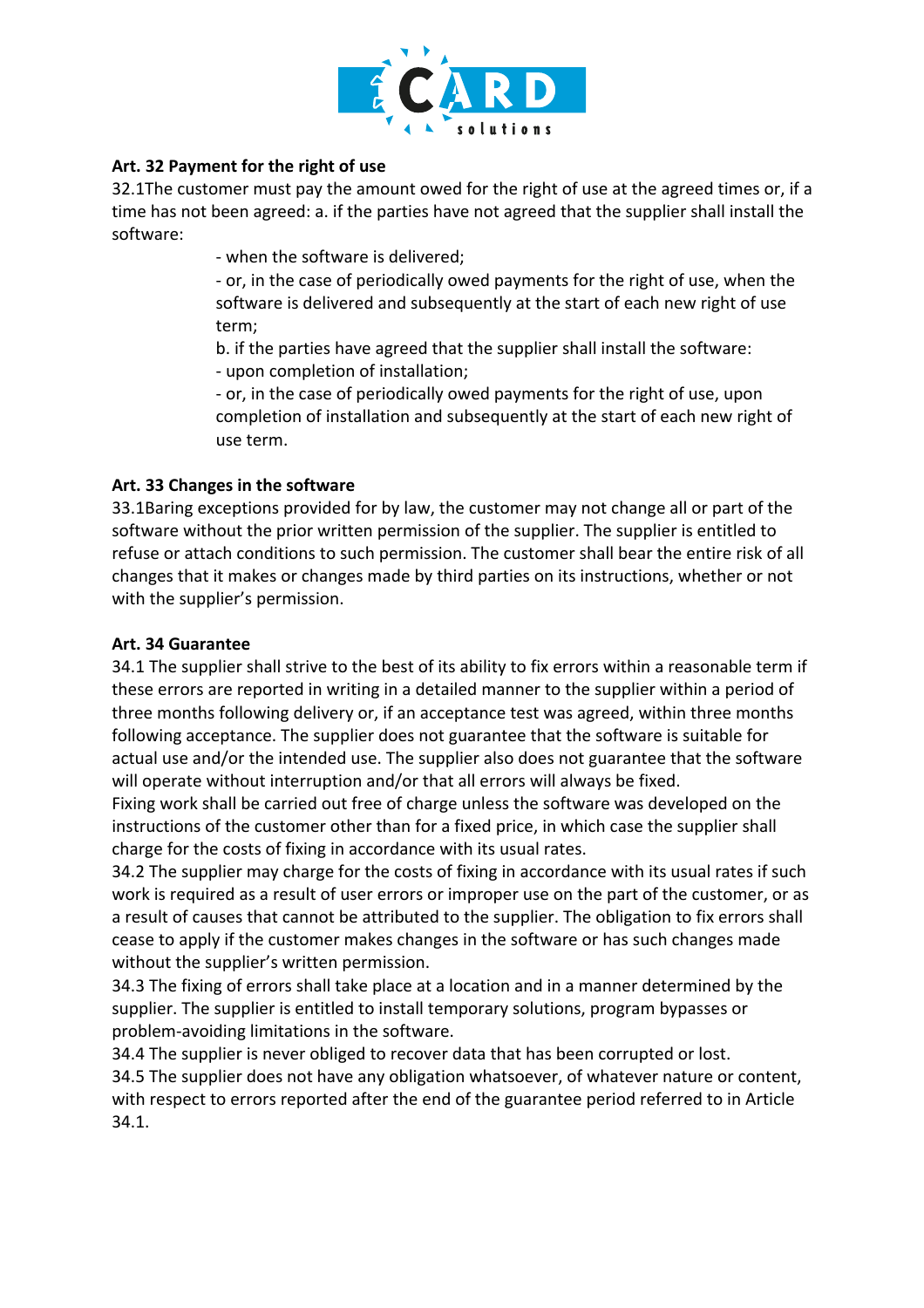

#### **Art. 35 Software of suppliers**

35.1 If and insofar as the supplier makes third-party software available to the customer, the licence terms of the third parties concerned shall apply in the relationship between the supplier and the customer with respect to the software instead of the provisions of these general terms and conditions that differ from those licence terms, provided that the applicability of the licence terms of the third party concerned was reported to the customer by the supplier in writing and, in addition, a copy of the applicable licence terms was made available to the customer prior to the conclusion of the contract. In derogation from the provisions of the preceding sentence, the customer shall not be entitled to invoke failure on the part of the supplier to fulfil the aforementioned obligation to provide information if the customer is a party as referred to in Section 235, subsection 1 or subsection 3 of Book 6 of the Dutch Civil Code.

35.2 If and insofar as, for whatever reason, the terms of third parties referred to above are deemed not to apply or are declared inapplicable in the relationship between the customer and the supplier, the provisions of these general terms and conditions shall apply in full.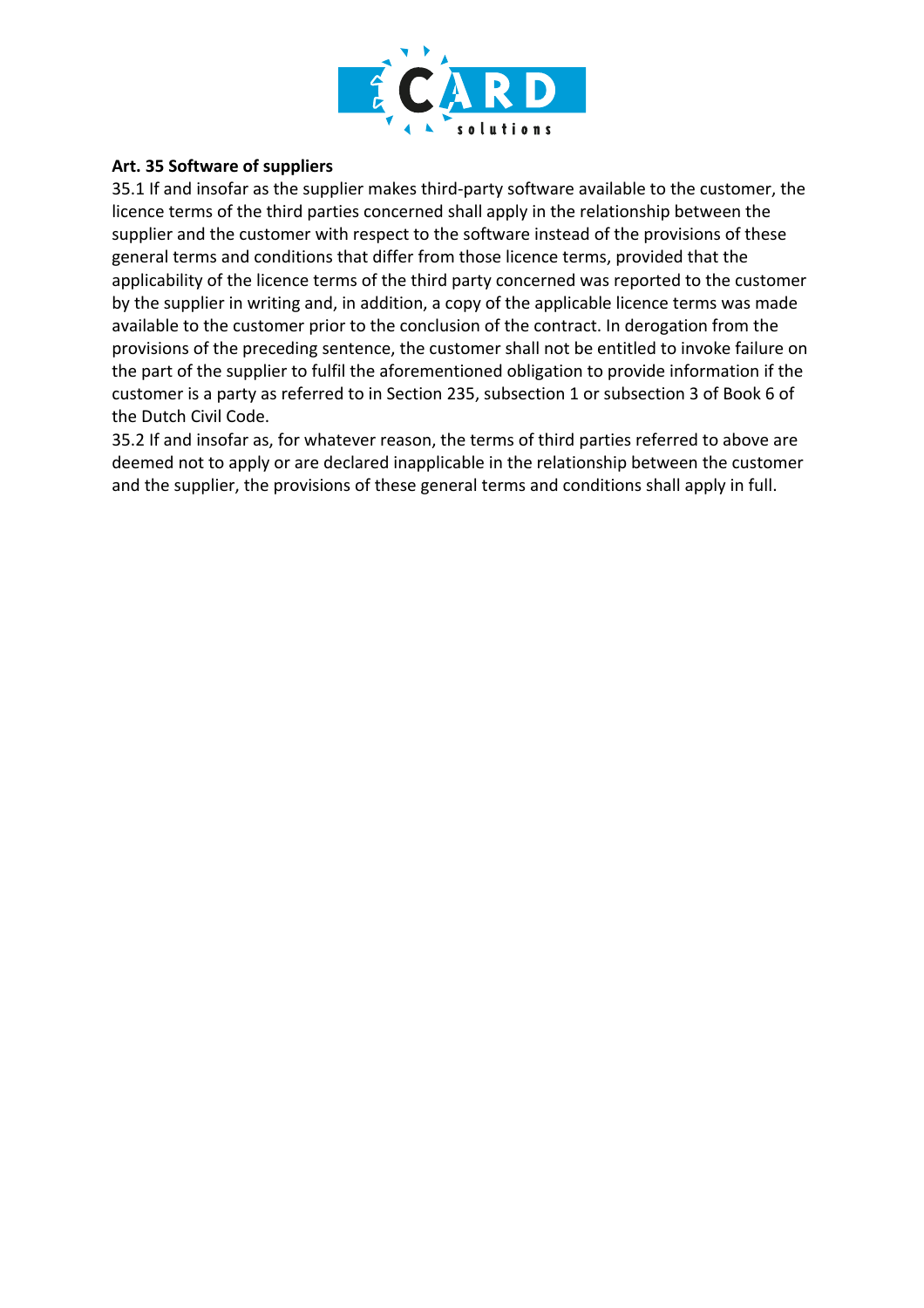

# **Chapter 5. Development of software and websites**

*The provisions of this 'Development of software and websites' chapter shall apply in addition to the general provisions and the provisions of the Provision of services' chapter if the supplier designs and/or develops software and/or a website for the customer and possibly installs the software and/or website.*

### **Art. 36 Specifications and development of software/a website**

36.1 If specifications or a design of the software or website to be developed have not already been provided prior to the conclusion of the contract or are not provided when the contract is concluded, the parties shall in consultation specify, in writing, the software or website to be developed and the manner in which the development is to be carried out. 36.2 The supplier shall develop the software and/or website with due care in accordance with the expressly agreed specifications or design and, if applicable, having regard to the project organisation, methods, techniques and/or procedures agreed in writing with the customer.

The supplier may require that the customer agree to the specifications or design in writing prior to commencement of the development work.

36.3 If the parties use a development method based on iterative design and/or development of the software or parts of the software or website or parts of the website (Scrum, for example), the parties shall accept that, at the start, the work shall not be performed on the basis of complete or fully detailed specifications, and also that specifications, which may or may not have been agreed on commencement of the work, may be changed, in consultation and with due observance of the project approach that forms part of the development method concerned, during the performance of the contract. During the performance of the contract, the parties shall make decisions in consultation regarding the specifications that shall apply in the subsequent phase of the project (a time box, for example) and/or in the subsequent, constituent development process. The customer accepts the risk that the software and/or the website may not necessarily meet all specifications. The customer shall ensure that relevant end users permanently and actively contribute and cooperate with respect to, among other things, testing and (further) decision-making, and that the contributions and cooperation of these end users is supported by the customer's organisation. The customer guarantees that the employees whom it deploys and who are appointed to key positions shall have the decision-making powers required for these positions. The customer guarantees expeditiousness with respect to the progress-related decisions that it must make during the performance of the contract. If the customer fails to make clear progress-related decisions in a timely manner in accordance with the project approach that forms part of the development method concerned, the supplier shall be entitled, though not obliged, to make the decisions that it deems to be appropriate.

36.4 The provisions of Article 30.1, Articles 30.4 up to and including 30.8 and Article 34.1 shall not apply if the parties use a development method as referred to in Article 36.3. The customer shall accept the software and/or website in the state that it is in at the end of the last development phase ('as is, where is'). The supplier shall not be obliged to fix errors after the last development phase unless otherwise agreed in writing.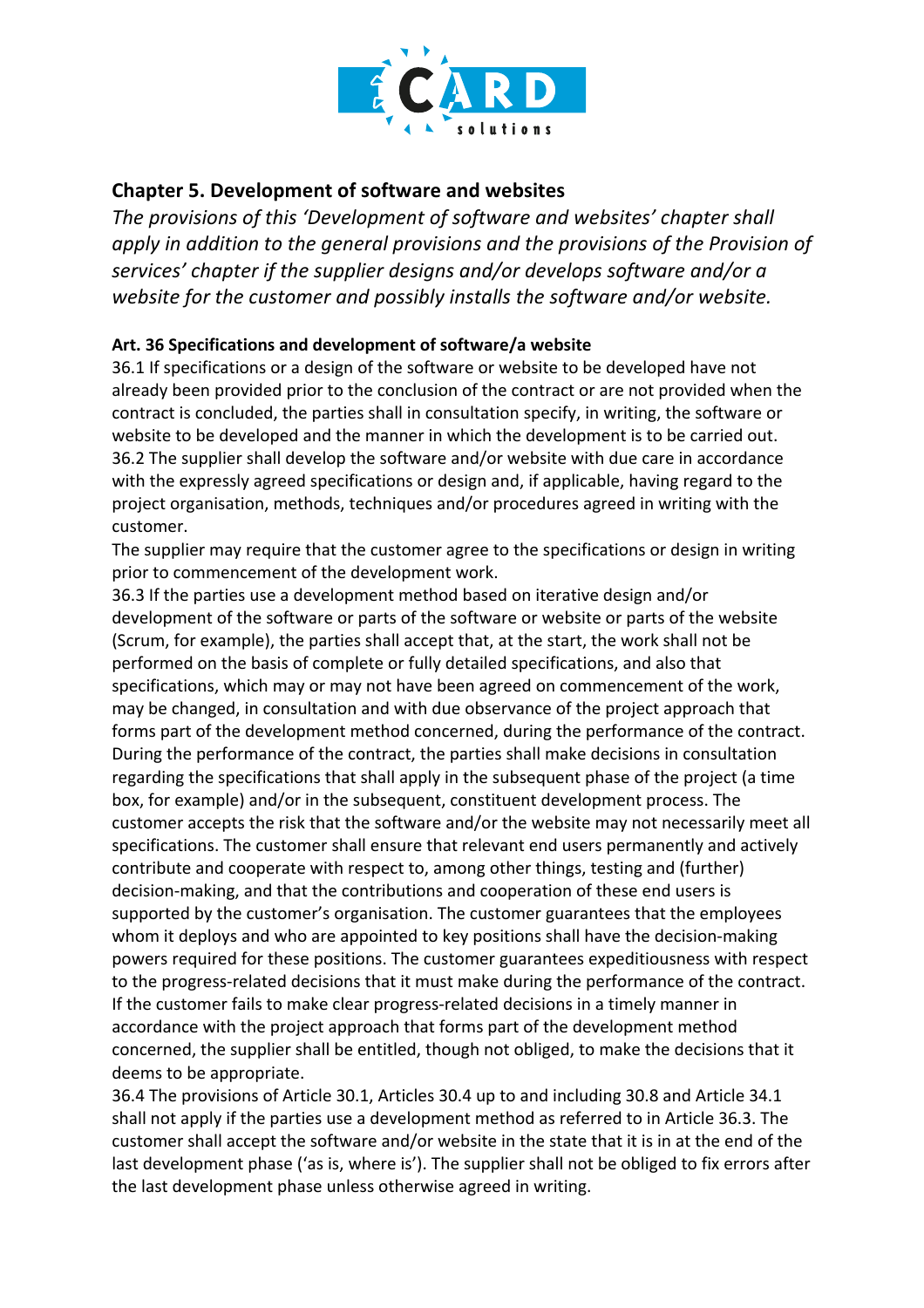

36.5 In the absence of specific agreements on the matter, the supplier shall commence the design and/or development work within a term that it deems reasonable following the conclusion of the contract.

36.6 If so requested, the customer shall make it possible for the supplier to perform work outside the usual working days and working hours at the office or location of the customer. 36.7 The supplier's performance obligations with respect to the development of a website do not include making a content management system available.

36.8 The supplier's performance obligations do not include maintaining the software and/or the website, and/or providing support to users and/or administrators of the software and/or the website. If, contrary to the foregoing, the supplier must also perform maintenance work and/or provide support, the supplier may require that the customer enter into a separate, written contract for the purpose. The supplier shall charge for this work in accordance with the supplier's usual rates.

### **Art. 37 Delivery, installation and acceptance**

37.1 The provisions of Article 29 concerning delivery and installation apply *mutatis mutandis*.

37.2 Unless, pursuant to the contract, the supplier must host the software and/or website on its own computer system for the customer, the supplier shall deliver the website to the customer on a data carrier and in a form determined by the supplier, or shall make the software and/or website available to the customer online.

37.3 The provisions of Article 30 of these general terms and conditions concerning acceptance apply mutatis mutandis.

### **Art. 38 Right of use**

38.1 The supplier shall make the software and/or website developed on the instructions of the customer and any associated user documentation available to the customer for use. 38.2 The source code of the software and the technical documentation prepared during development of the software shall only be made available to the customer if this has been agreed in writing, in which case the customer shall be entitled to make changes to the software.

38.3 The supplier is not obliged to make available the support software and program or data libraries required for the use and/or maintenance of the software.

38.4 The provisions of Article 28 concerning right of use and restrictions on use apply mutatis mutandis.

38.5 No restrictions on use of the software and/or website shall apply to the customer, contrary to the stipulation of Article 38.4, only if the content of the written contract expressly shows that all design and development costs shall fully and exclusively be borne by the customer.

### **Art. 39 Payment**

39.1 In the absence of an agreed payment schedule, all amounts that relate to the design and development of software and/or websites shall be payable each calendar month in arrears.

39.2 The price for the development work includes the payment for the right to use the software or website during the term of the contract.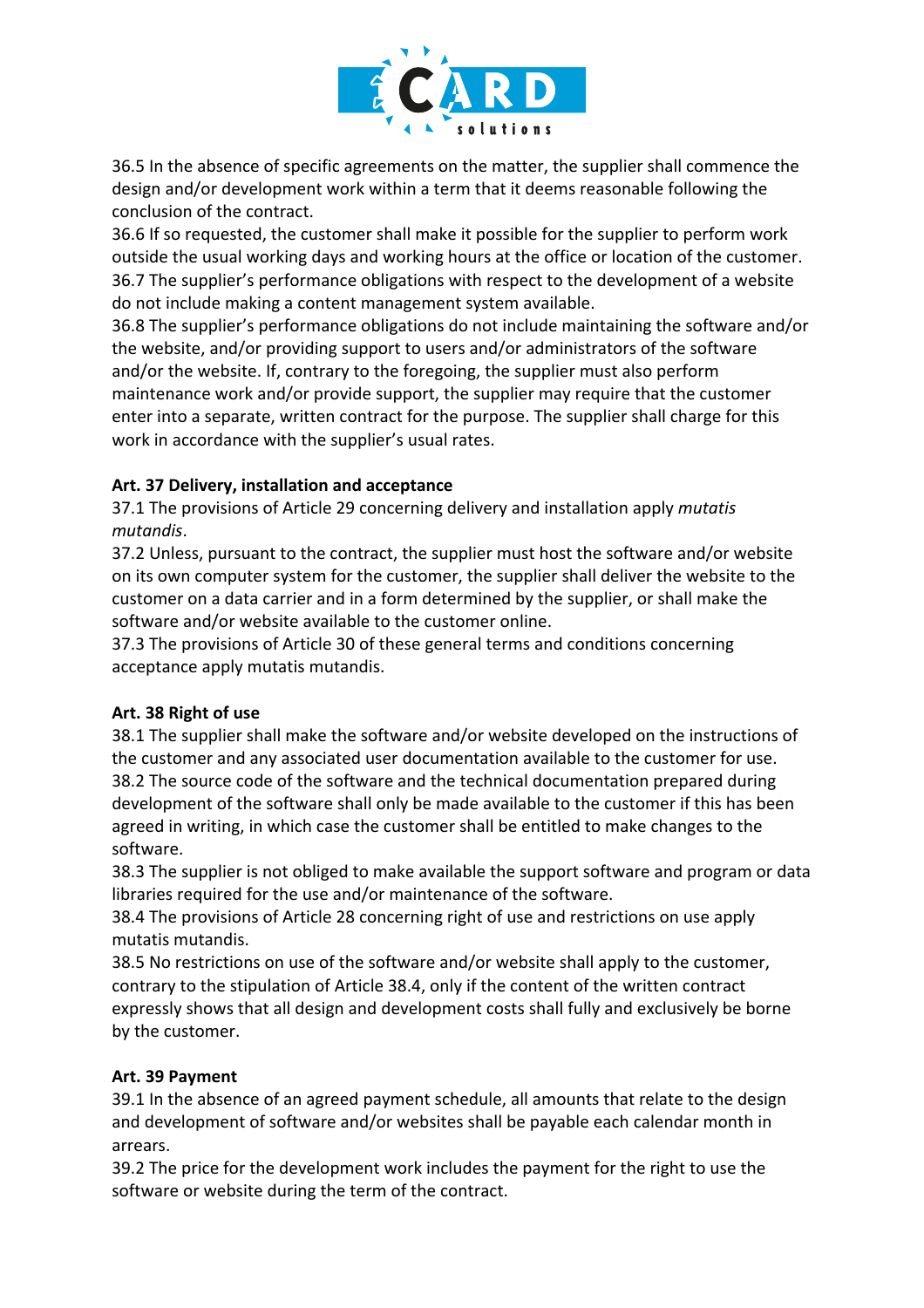

39.3 The payment for the development of the software does not include a payment for support software and program and data libraries, and any installation services and any modification and/or maintenance of the software required by the customer. The payment also does not include the provision of support to users of the software.

#### **Art. 40 Guarantee**

40.1 The provisions of Article 34 concerning the guarantee apply mutatis mutandis. 40.2The supplier does not guarantee that the website that it has developed functions well with all (new versions of) web browser types and possibly other software. The supplier also does not guarantee that the website functions well with all types of equipment.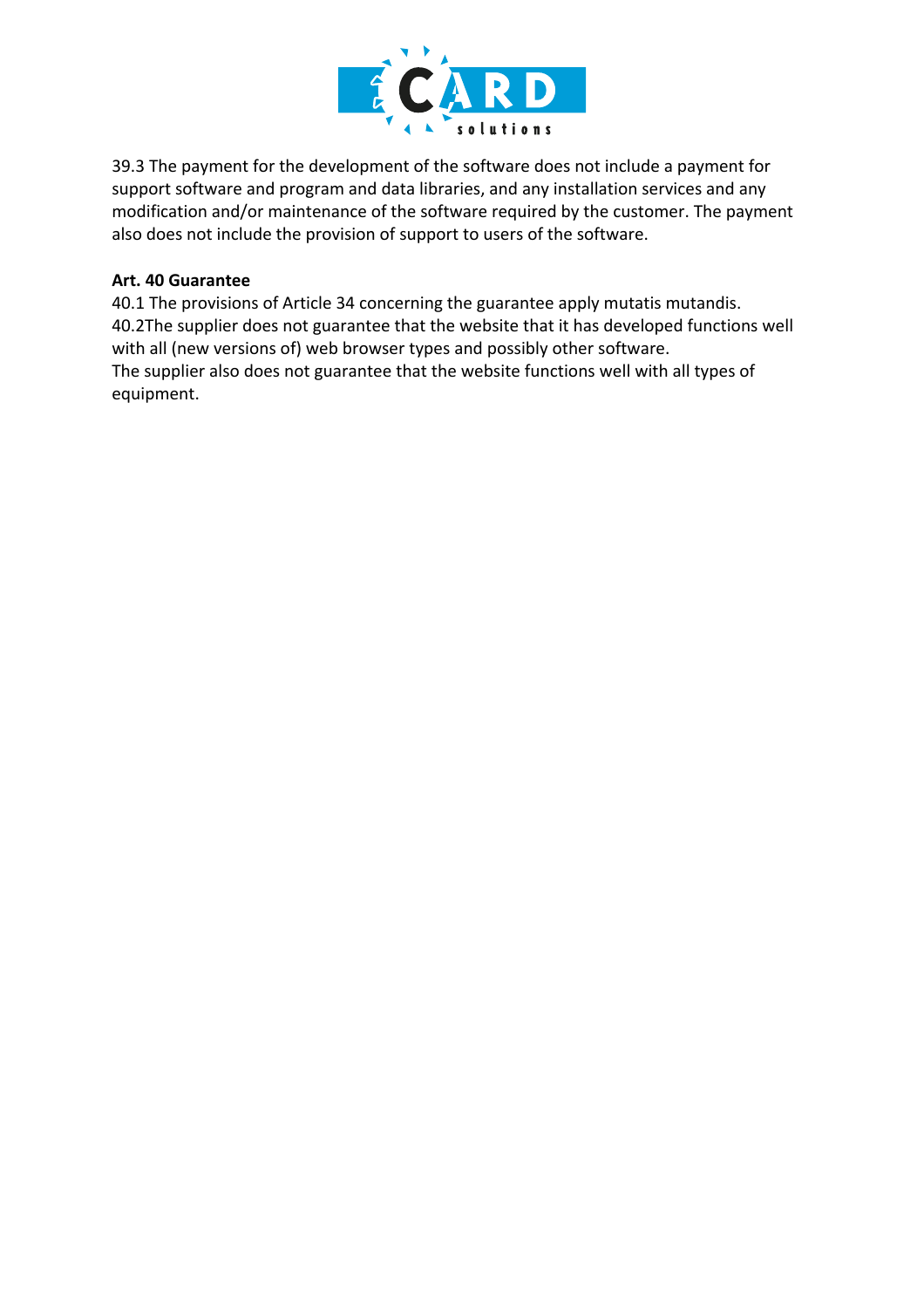

# **Chapter 6. Software maintenance and support**

*The provisions of this 'Software maintenance and support' chapter shall apply in addition to the general provisions of these general terms and conditions and the provisions of the 'Provision of services' chapter if the supplier performs services in the field of software maintenance and support in the use of software.*

### **Art. 41 Maintenance services**

41.1 If agreed, the supplier shall perform maintenance work with respect to the software specified in the contract. The maintenance obligation includes fixing errors in the software within the meaning of Article 30.3 and, exclusively if agreed in writing, making new versions of the software available in accordance with Article 42.

41.2 The customer must report errors discovered in the software in detail. Following receipt of the report, the supplier shall strive to the best of its ability to fix errors and/or implement improvements in later, new versions of the software in accordance with its usual procedures. Depending on the urgency and the supplier's version and release policy, the results shall be made available to the customer in a manner and within a term determined by the supplier. The supplier is entitled to install temporary solutions, program bypasses or problem-avoiding limitations in the software. The customer shall itself install, organise, parameterise and tune the corrected software or the new version of the software made available, and, if necessary, modify the equipment and operating environment used. 41.3 The provisions of paragraphs 34.3 and 34.4 apply *mutatis mutandis*.

41.4 If the supplier performs maintenance work online, the customer shall promptly ensure that a proper infrastructure and network facilities are in place.

41.5 The customer shall extend the cooperation required by the supplier in the context of maintenance, including temporarily ceasing use of the software and making a backup of all data.

41.6 If the maintenance work relates to software that was not supplied to the customer by the supplier, the customer, if the supplier believes this is necessary or desirable for the maintenance work, shall make the source code and the technical (development) documentation of the software, including data models, designs, change logs and the like, available. The customer guarantees that it is entitled to make the aforementioned items available. The customer grants the supplier the right to use and change the software, including the source code and technical (development) documentation, in the context of performing the agreed maintenance work.

41.7 The maintenance work performed by the supplier does not affect the customer's own responsibility for managing the software, including checking the settings and the way in which the results arising from operating the software are used. The customer shall itself install, organise, parameterise and tune the software and support software required and, if necessary, modify the equipment, other software and support software and operating environment used in this regard, and effect the interoperability that it desires.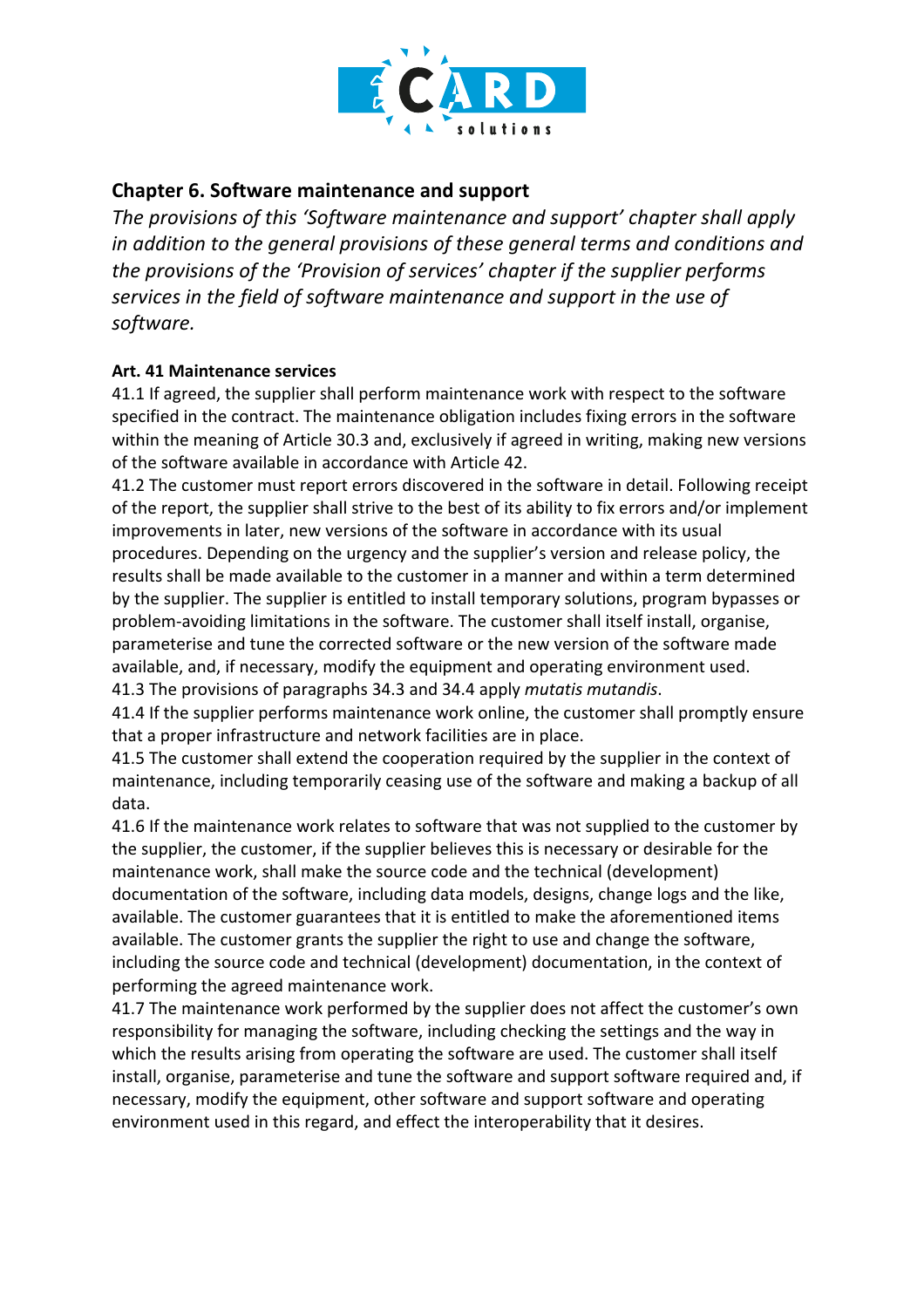

#### **Art. 42 New versions of software**

42.1 Maintenance shall include making new versions of the software available only if and insofar as this has been agreed in writing.

If maintenance includes making new versions of the software available, they shall be made available at the supplier's discretion.

42.2 Three months after an improved version has been made available, the supplier shall no longer be obliged to fix errors in the previous version and to provide support and/or perform maintenance work with respect to a previous version.

42.3 The supplier may require that the customer enter into a further written contract with the supplier for a version with new functionality and that a further payment be made for this this version. The supplier may incorporate functionality from a previous version of the software in unaltered form, but does not guarantee that each new version includes the same functionality as the previous version. The supplier is not obliged to maintain, modify or add certain features or functionalities of the software specifically for the customer. 42.4 The supplier may require that the customer modify its system (equipment, software and the like) if doing so is necessary for the proper functioning of a new version of the software.

#### **Art. 43 Support services**

43.1 If the services provided by the supplier under the contract include the provision of support to users and/or administrators of the software, the supplier shall provide, by telephone or email, advice on the use and functioning of the software specified in the contract. The supplier may set conditions with respect to the qualifications and the number of persons eligible for support. The supplier shall handle properly substantiated requests for support within a reasonable term in accordance with its usual procedures. The supplier does not guarantee the accuracy, completeness or timeliness of replies or the support offered. Support services shall be performed on working days during the supplier's usual business hours.

43.2 If the services provided by the supplier under the contract include the provision of standby services, the supplier shall ensure that one or more staff members are available on the days and during the times specified in the contract. The customer shall in this case be entitled in the event of urgency to call in the support of staff members on standby if there is a serious malfunction in the operation of the software. The supplier does not guarantee that all malfunctions will be repaired speedily.

43.3 The maintenance and other agreed services as referred to in this chapter shall be performed as from the date on which the contract is concluded, unless the parties have agreed otherwise in writing.

#### **Art. 44 Payment**

44.1 In the absence of an expressly agreed payment schedule, all amounts that relate to the maintenance of the software and the other services as referred to in this chapter and laid down in the contract shall be payable each calendar month in advance.

44.2 Amounts relating to the maintenance of the software and the other services as referred to in this chapter and laid down in the contract shall be payable from the moment of commencement of the contract. The payment for maintenance and other services shall be due regardless of whether or not the customer is using the software or exercising the option of maintenance or support.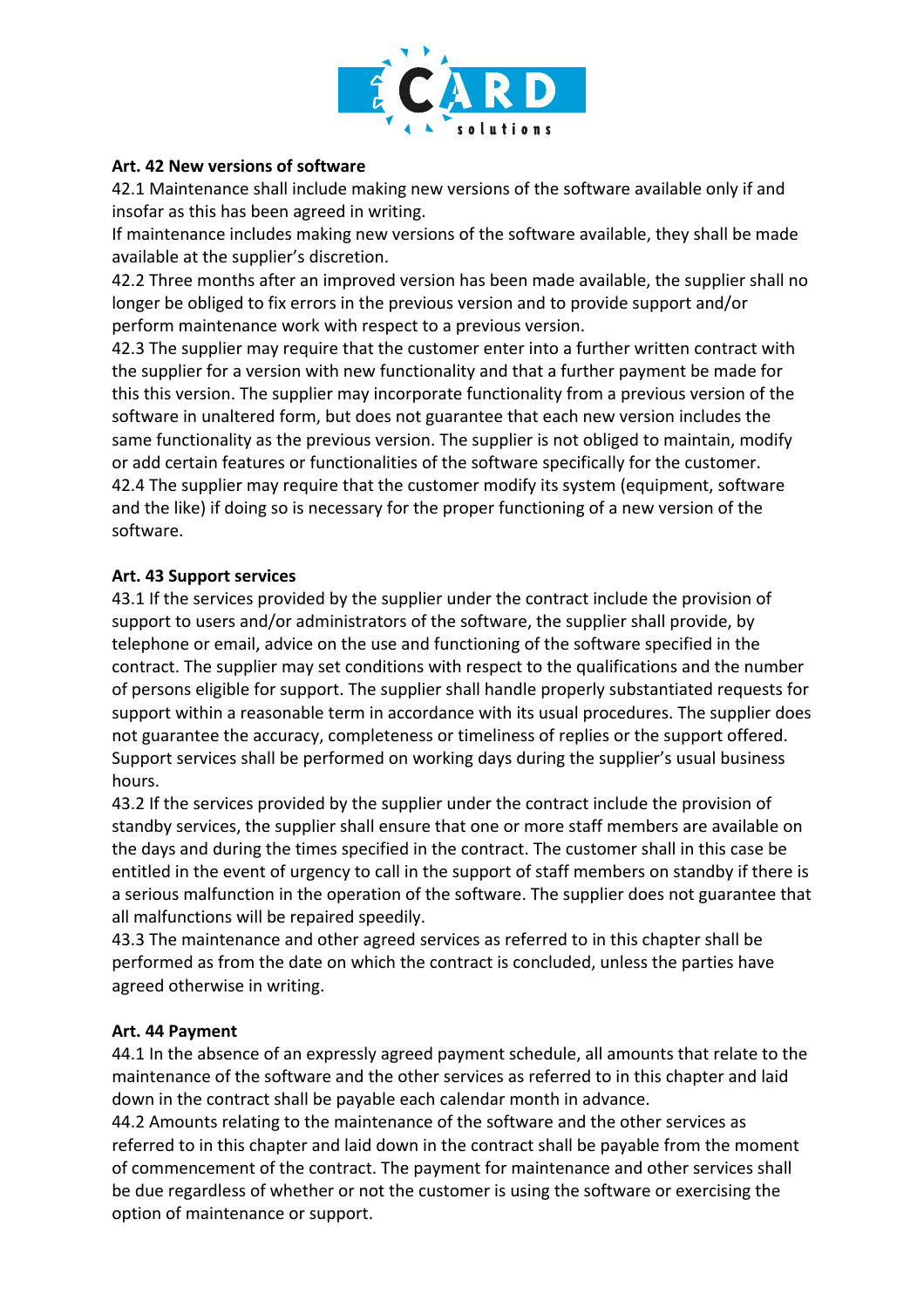

# **Chapter 7. Advice and consultancy**

*The provisions of this 'Advice and consultancy' chapter shall apply in addition to the general provisions of these general terms and conditions and the provisions of the 'Provision of services' chapter if the supplier provides services in the field of advice and consultancy.*

# **Art. 45 Performance of advisory and consultancy services**

45.1 The completion time of an assignment in the field of advice and consultancy depends on various factors and circumstances, such as the quality of the data and information provided by the customer and the cooperation of the customer and relevant third parties. Unless otherwise agreed in writing, therefore, the supplier shall not commit to an assignment completion time in advance.

45.2 The supplier's services shall only be performed on the supplier's usual working days and during the supplier's usual business hours.

45.3 The use that the customer makes of advice and/or a consultancy report issued by the supplier shall always be at the customer's risk. The onus to prove that the advisory and consultancy services or the way in which they are performed are not in conformance with that which has been agreed in writing or may be expected from a competent supplier acting reasonably is entirely on the customer, without prejudice to the supplier's right to furnish evidence to the contrary through all means.

45.4 Without the supplier's prior written permission, the customer may not disclose the supplier's way of working, methods and techniques and/or the content of the supplier's advice or reports to third parties. The customer may not provide the supplier's advice or reports to a third party or otherwise make the supplier's advice or reports public.

# **Art. 46 Reporting**

46.1The supplier shall periodically inform the customer, in the manner agreed in writing, about the performance of the work. The customer shall inform the supplier in advance and in writing about circumstances of importance or circumstances that could be of importance to the supplier, such as the manner of reporting, the issues to be addressed, the customer's prioritisation, the availability of resources and personnel of the customer, and special facts or circumstances or facts or circum- stances of which the supplier is possibly unaware. The customer shall ensure that the information provided by the supplier is further disseminated and noted within the customer's organisation and that it is assessed partly on the basis of this inspection, and shall inform the supplier about this inspection and assessment.

### **Art. 47 Payment**

47.1 In the absence of an expressly agreed payment schedule, all amounts that relate to the services provided by the supplier as referred to in this chapter shall be payable each calendar month in arrears.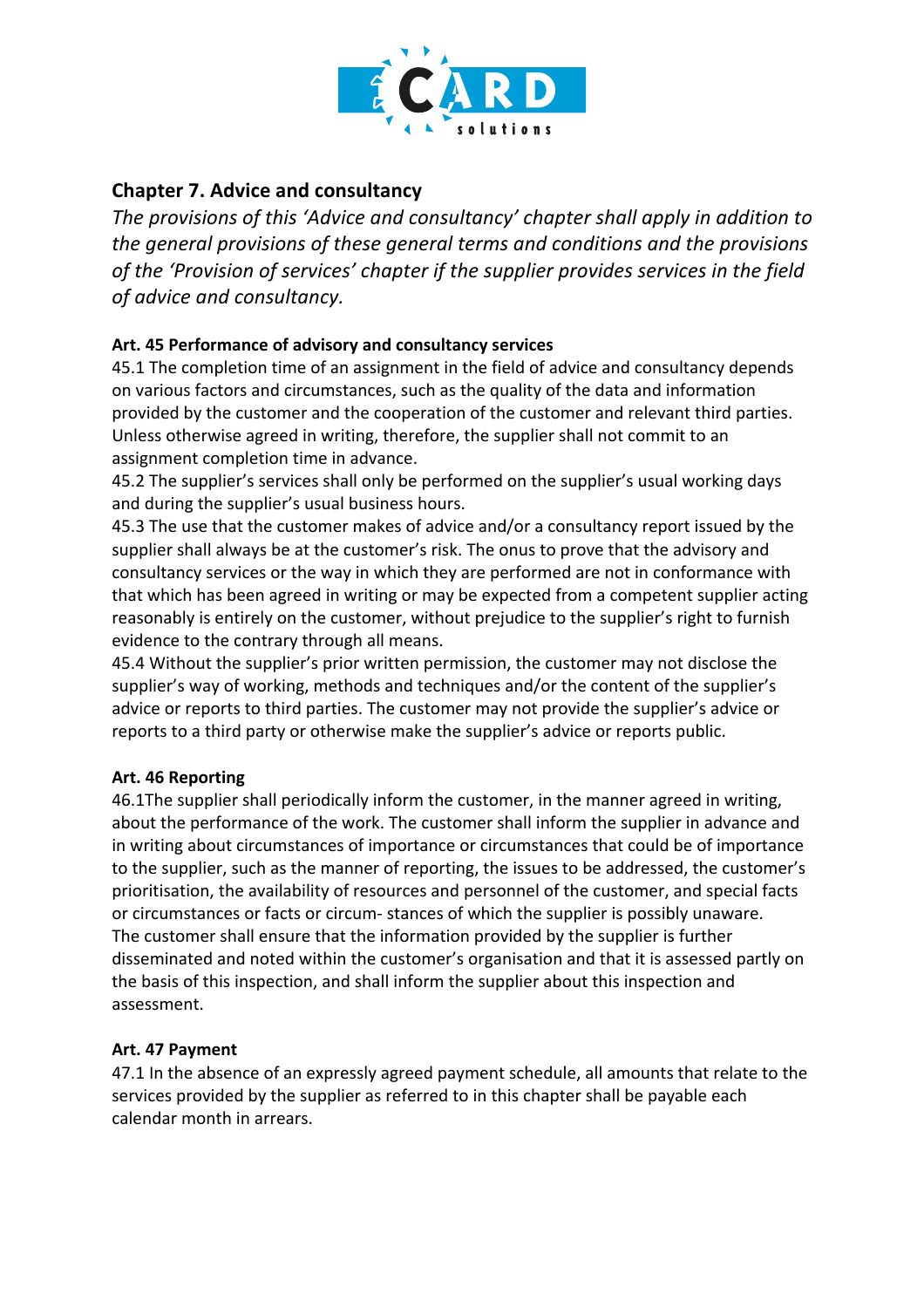

# **Chapter 8. Secondment services**

*The provisions of this 'Secondment services' chapter shall apply in addition to the general provisions of these general terms and conditions and the provisions of the 'Provision of services' chapter if the supplier makes one or more of its employees available to work under the management and supervision of the customer.*

### **Art. 48 Secondment services**

48.1 The supplier shall make the employee specified in the contract available to perform work under the management and supervision of the customer. The results of the work are at the customer's risk. Unless otherwise agreed in writing, the employee shall be made available to the customer for 40 hours a week during the supplier's usual working days. 48.2 The customer may only deploy the employee made available to perform work other than the agreed work if the supplier has agreed to the performance of that other work in advance and in writing

48.3 The customer may only second the employee made available to a third party for the purpose of performing work under the management and supervision of that third party if this has expressly been agreed in writing.

48.4 The supplier shall endeavour to ensure that the employee made available remains available to perform work for the duration of the contract during the agreed days, except in the event of illness or if the employee leaves the supplier's employment. Also if the contract has been entered into with a view to performance by one particular person, the supplier shall always be entitled to replace this person with one or more persons who have the same qualifications.

48.5 The customer shall be entitled to request that the employee made available be replaced (i) if the employee made available demonstrably fails to meet the expressly agreed quality requirements and the customer makes this known to the supplier, with substantiation, within three working days following commencement of the work, or (ii) in the event of prolonged illness on the part of the employee made available or if the employee leaves the supplier's employment. The supplier shall handle such a request without delay as a matter of priority. The supplier does not guarantee that replacement is always possible. If replacement is not possible or is not possible promptly, the customer's rights with respect to further performance of the contract shall cease to have effect, as shall all claims of the customer due to non-performance of the contract. The customer's payment obligations with respect to the work performed shall continue to apply fully.

### **Art. 49 Term of the secondment contract**

49.1 In derogation from the provisions of Article 4 of these general terms and conditions, if nothing has been agreed between the parties regarding the term of secondment, the secondment contract shall be an open-ended one, in which case a notice period of one calendar month following any initial term shall apply for each party. Notice of termination must be given in writing.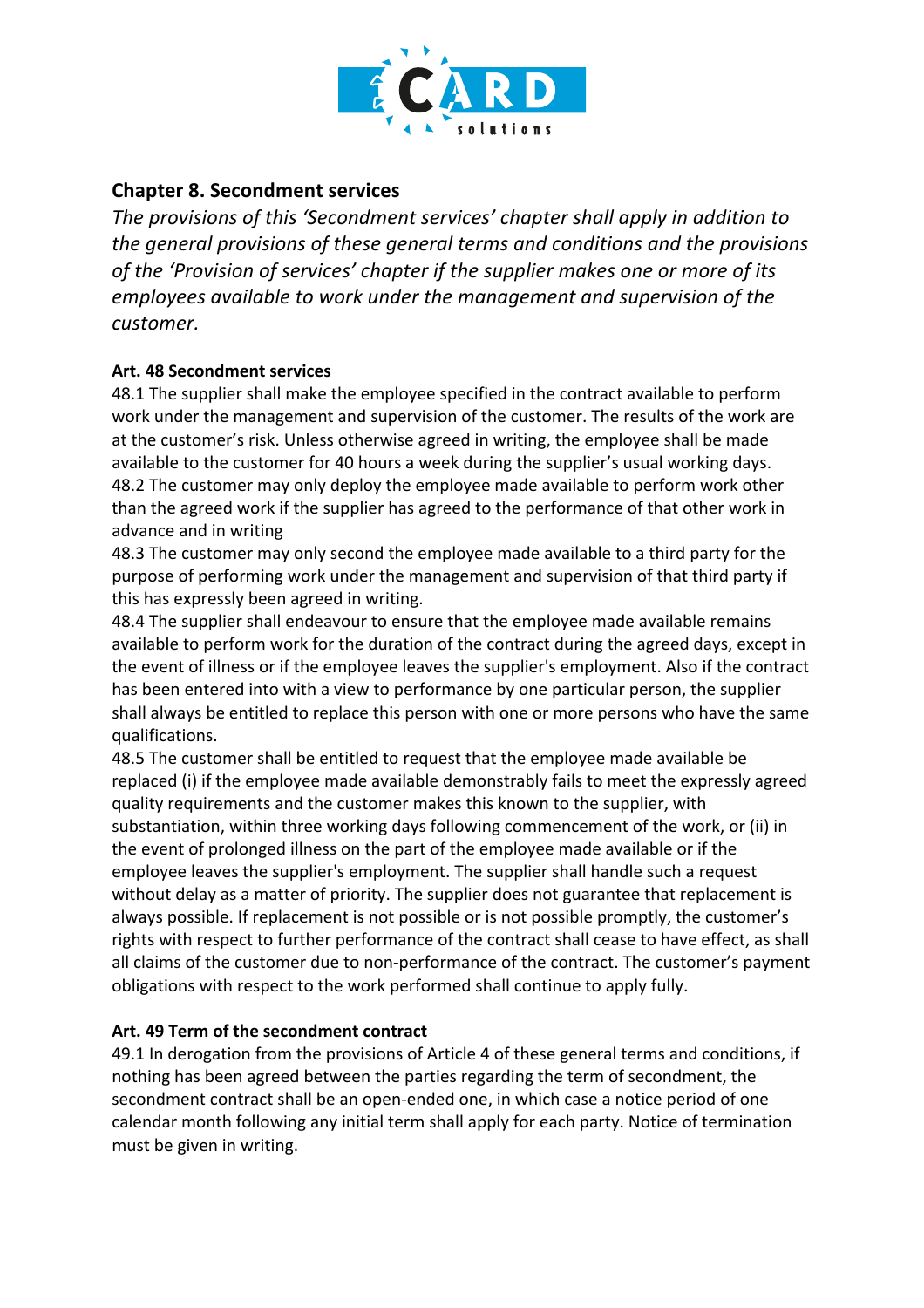

### **Art. 50 Length of the working week, working hours and working conditions**

50.1 The working hours, rest periods and length of the working week of the employee made available shall be the same as the customer's usual working hours, rest periods and length of the working week.

50.2 The customer guarantees that the working hours, rest periods and length of the working week are in compliance with relevant legislation and regulations.

The customer shall inform the supplier about an intended temporary or permanent closure of its company or organisation.

50.3 The customer is obliged towards the supplier and the employee made available to comply with relevant legislation and regulations pertaining to workplace safety and working conditions.

### **Art. 51 Overtime pay and travel time**

51.1 If, on the instructions or at the request of the customer, the employee made available works more hours per day than the agreed or usual number of working hours or works on days other than the supplier's usual working days, the customer shall owe the agreed overtime rate for these hours or, in the absence of an agreed overtime rate, the supplier's usual overtime rate.

51.2 If so requested, the supplier shall inform the customer about the current overtime rates.

Costs and travel time shall be charged to the customer in accordance with the supplier's usual rules and standards. If so requested, the supplier shall inform the customer about the usual rules and standards in place for the purpose.

### **Art. 52 Recipients' liability and other liability**

52.1 The supplier shall ensure that amounts payable in relation to the employee made available under the contract with the customer in terms of payroll tax, social insurance contributions and turnover tax are paid on time and in full. The supplier indemnifies the customer against any and all claims of the tax authorities or agencies tasked with implementing social insurance legislation pursuant to the contract with the customer, subject to the condition that the customer immediately informs the supplier in writing about the existence and content of the claim and leaves the settlement of the claim, including any arrangements made in this regard, entirely to the supplier. The customer shall provide the powers of attorney and information required to the supplier and assist the supplier to defend itself, if necessary in the name of the customer, against such claims. 52.2 The supplier does not accept any liability for the quality of the results produced by work performed under the management and supervision of the customer.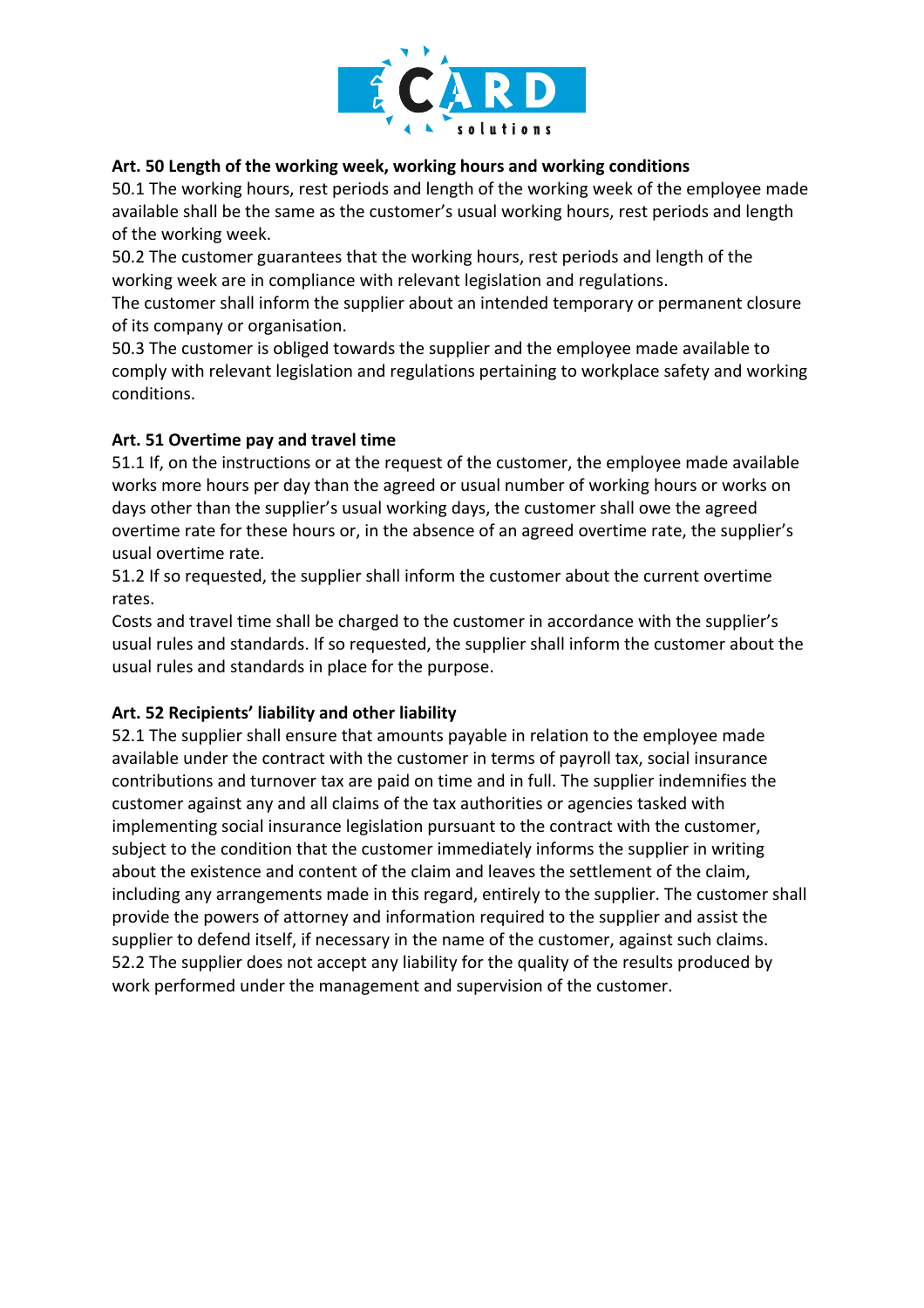

# **Chapter 9. Education and training**

*The provisions of this 'Education and training' chapter shall apply in addition to the general provisions of these general terms and conditions and the provisions of the 'Provision of services' chapter if the supplier provides services, under whatever name and in any manner whatsoever (for example in electronic form), in the field of education, training, workshops, seminars and the like (hereinafter referred to as 'training course' ).*

# **Art. 53 Registration and cancellation**

53.1 A course must be registered for in writing. Registration is binding following its confirmation by the supplier.

53.2 The customer is responsible for the choice and suitability of the training course for the participants.

A lack of prior knowledge on the part of a participant does not affect the customer's obligations under the contract. The customer may replace a training course participant with another participant with the supplier's prior written permission.

53.3 If, in the opinion of the supplier, the number of regi- strations is a reason for doing so, the supplier shall be entitled to cancel the training course, to combine it with one or more training courses or provide it at a later date. The supplier reserves the right to change the location of the training course.

The supplier is entitled to change the training course in organisational terms and in terms of content.

53.4 The consequences of cancellation of participation in a training course by the customer or participants are governed by the supplier's usual rules.

A cancellation must always be effected in writing prior to the training course or the part of the training course concerned. Cancellation or non-attendance does not affect the customer's obligations under the contract.

# **Art. 54 Provision of the training course**

54.1 The customer accepts that the supplier determines the content and depth of the training course.

54.2 The customer shall inform the participants about the obligations under the contract and the rules of conduct and other rules prescribed by the supplier for participation in the training course, and shall ensure compliance with these obligations and rules.

54.3 If the supplier uses its own equipment or software to provide the training course, it does not guarantee that this equipment or software is free of errors and will function without interruption.

If the supplier provides the training course at the customer's location, the customer shall ensure the availability of properly operating equipment and software.

54.4 Administering an examination or test does not form part of the contract.

54.5 The customer shall owe a separate payment for the documentation, training materials or training resources made available or produced for the training course.

The preceding stipulation also applies to any certificates of training or copies of such certificates.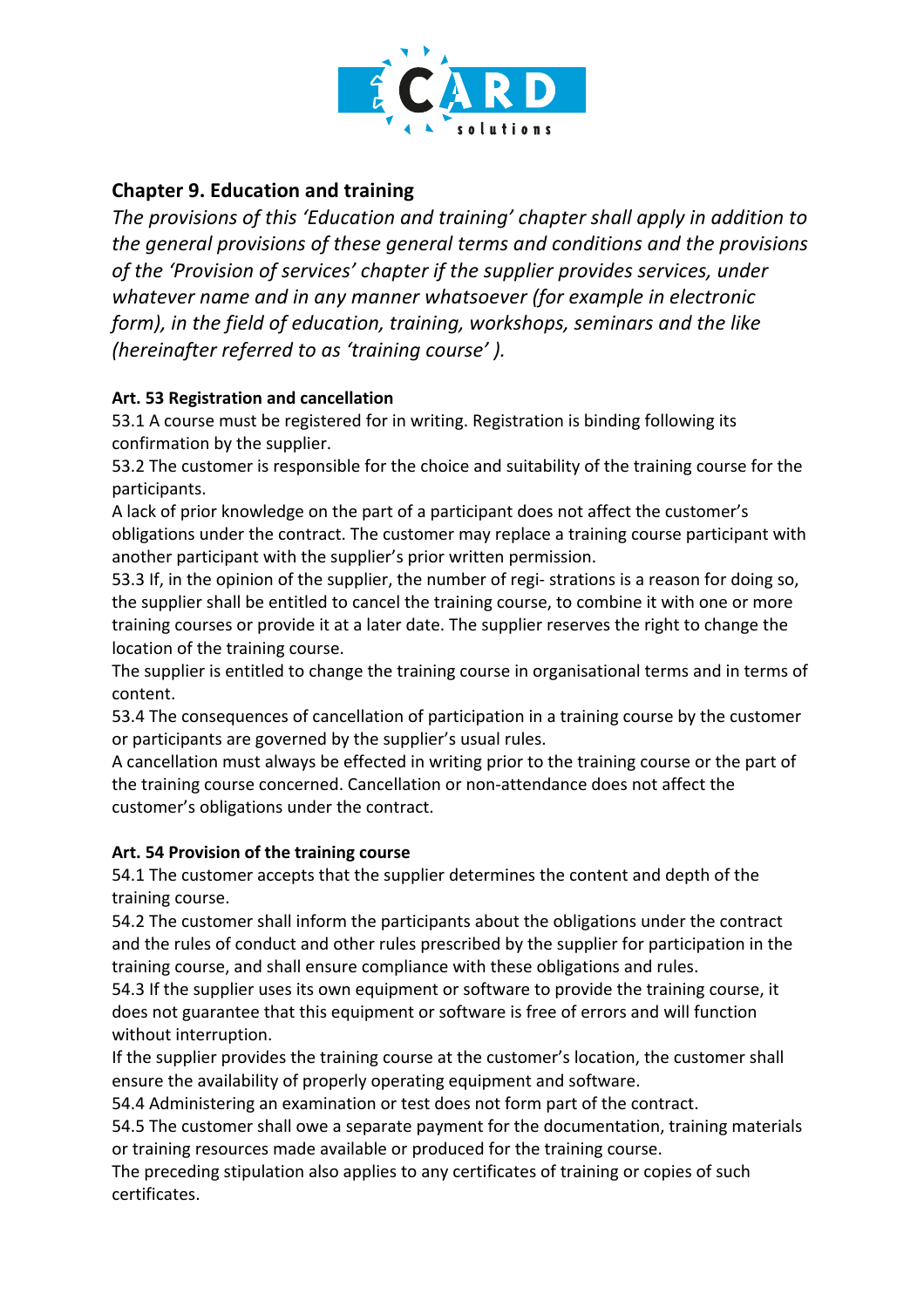

54.6 If the training course is provided on the basis of e-learning, the provisions of the 'Software as a Service (SaaS)' chapter shall apply mutatis mutandis to the greatest extent possible.

### **Art. 55 Price and payment**

55.1 The supplier may require that the customer pay the amounts owed prior to the start of the training course. The suppler may exclude participants from the training course if the customer fails to ensure payment on time, without prejudice to the other rights of the supplier.

55.2Unless the supplier has expressly indicated that the training course is exempt from VAT within the meaning of Section 11 of the Turnover Tax Act 1968, the customer shall also owe VAT on the payment. The supplier shall be entitled to adjust its prices following the conclusion of the contract in the event of a change in the VAT regime for training courses established under or pursuant to the law.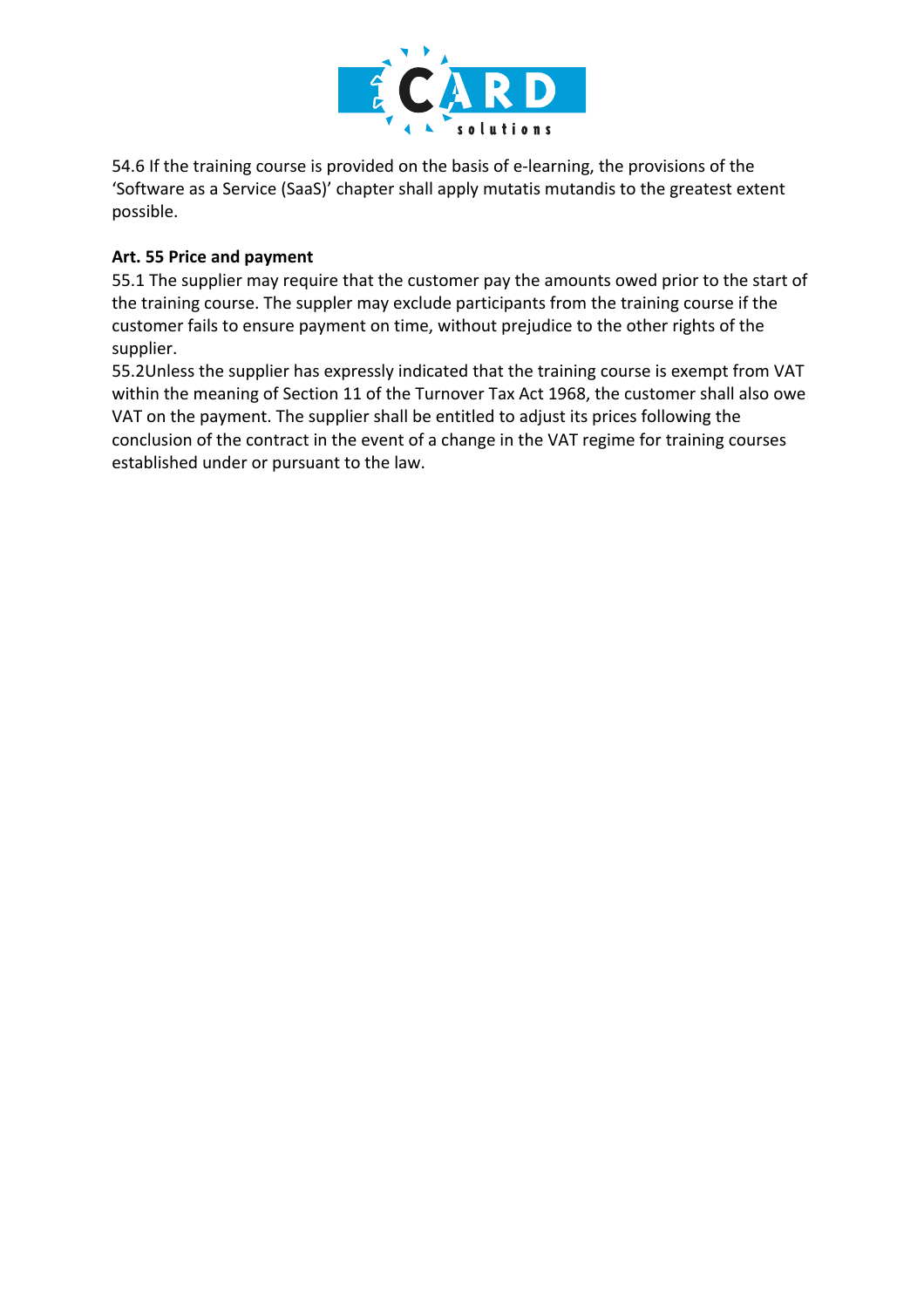

# **Chapter 10. Hosting**

*The provisions of this 'Hosting' chapter shall apply in addition to the general provisions of these general terms and conditions and the provisions of the 'Provision of services' chapter if the supplier provides services, under whatever name, in the field of hosting and related services.*

### **Art. 56 Hosting services**

56.1 The supplier shall perform the hosting services agreed with the customer. 56.2 If the contract's object is to make disk space of equipment available, the customer shall not exceed the agreed disk space unless the contract expressly provides for the consequences of doing so. The contract shall include making disk space available on a server specifically reserved for the customer only if this has been expressly agreed in writing. All use of disk space, data traffic and other loading of systems and infrastructure shall be limited to the maximums agreed between the parties. The data traffic that is not used by the customer in a given period may not be transferred to a subsequent period. If the agreed maximums are exceeded, the supplier shall charge an additional amount in accordance with the usual rates.

56.3 The customer is responsible for the management, including checking the settings, and use of the hosting service, and the way in which the results of the service are used. In the absence of specific agreements on the matter, the customer shall itself install, organise, parameterise and tune the software and support software required and, if necessary, modify the equipment, other software and support software and operating environment used in this regard, and effect the interoperability that it desires. The supplier is not obliged to perform data conversion.

56.4 The contract's objects shall include the provision or making available of backup, contingency and recovery services only if this has been expressly agreed in writing. 56.5 The supplier may temporarily put all or part of the hosting service out of operation for preventive, corrective or adaptive maintenance. The supplier shall not allow the period during which the service is out of operation to last longer than necessary and shall ensure if possible that this period occurs outside office hours, and, according to circumstances, have this period commence following consultation with the customer.

56.6 If, pursuant to the contract, the supplier performs services for the customer with respect to a domain name, such as the application, extension or sale or transfer to a third party, the customer must observe the rules and working method of the body or bodies concerned. If so requested, the supplier shall provide a written copy of the aforementioned rules to the customer. The supplier expressly does not accept any responsibility for the accuracy and timeliness of the provision of services or achievement of the results intended by the customer. The customer must pay all costs associated with the application and/or registration in accordance with the agreed rates or, in the absence of agreed rates, the supplier's usual rates. The supplier does not guarantee that a domain name desired by the customer will be granted to the customer.

# **Art. 57 Notice and Take Down**

57.1 The customer shall at all times act with due care and lawfully towards third parties, particularly by respecting the intellectual property rights and other rights of third parties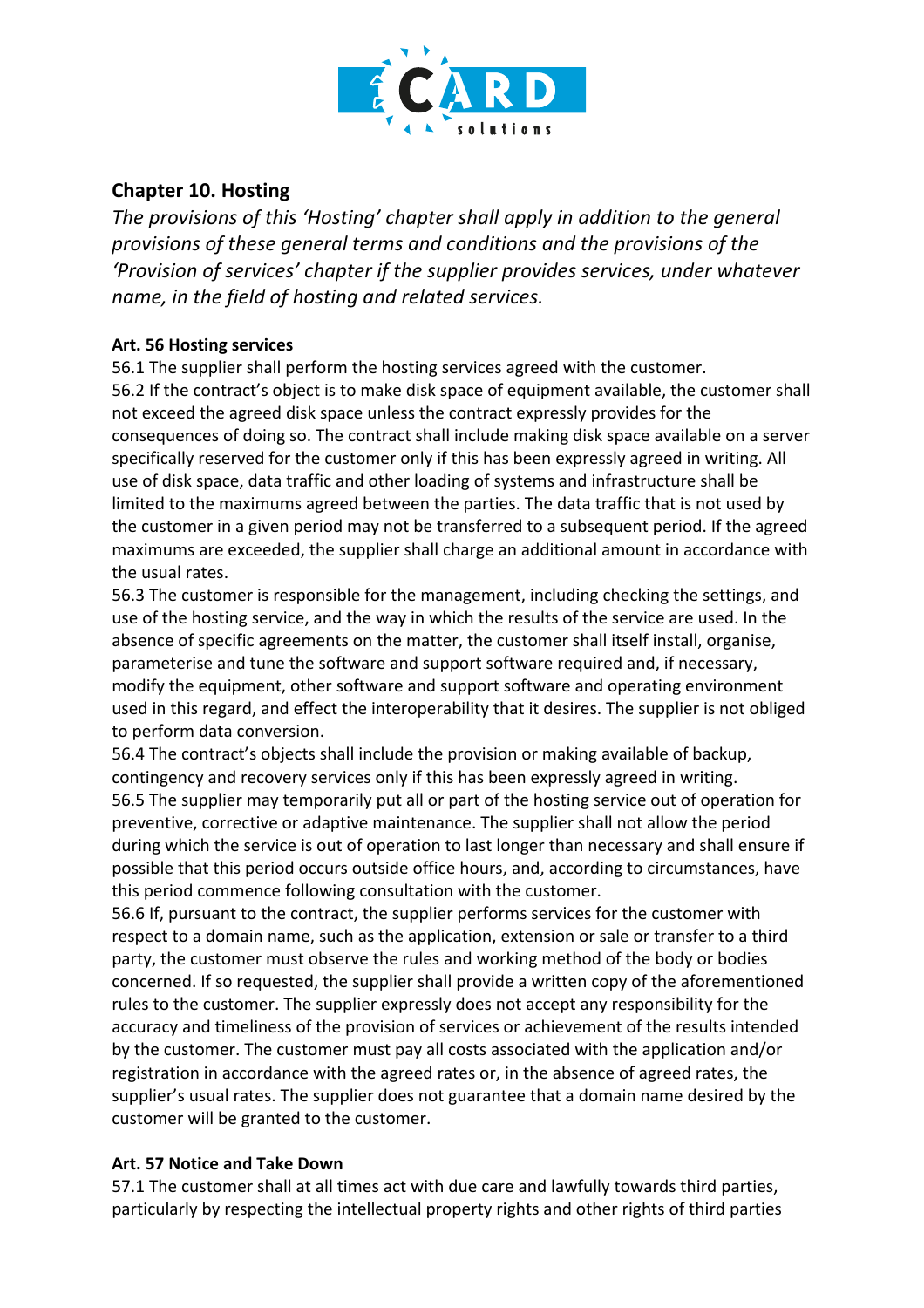

and the privacy of third parties, by refraining from disseminating information in a manner that is contrary to the law, from granting unauthorised access to systems and from spreading viruses or other harmful programs or data, and by refraining from committing criminal acts and violating any other legal obligation.

57.2 To prevent liability towards third parties or limit the consequences thereof, the supplier is always entitled to take measures with respect to an act or omission of or at the risk of the customer. Should the supplier so demand in writing, the customer shall delete data and/or information from the supplier's systems without delay. If the customer fails to do so, the supplier shall be entitled at its own discretion to delete the data and/or information itself or make it impossible to access the data and/or information. In addition, in the event of a breach or an imminent breach of the provisions of paragraph 57.1, the supplier shall be entitled to deny the customer access to the supplier's systems with immediate effect and without prior notice. The foregoing shall be without prejudice to any other measures or the exercise of other legal and contractual rights by the supplier against the customer. The supplier shall in this case also be entitled to terminate the contract with immediate effect without being liable towards the customer for doing so.

57.3 The supplier cannot be expected to form an opinion on the merits of the claims of third parties or the customer's defence, or be involved in any way whatsoever in a dispute between a third party and the customer. The customer shall deal with the third party concerned regarding the matter and inform the supplier in writing. The information provided in this context must be properly substantiated by supporting documents.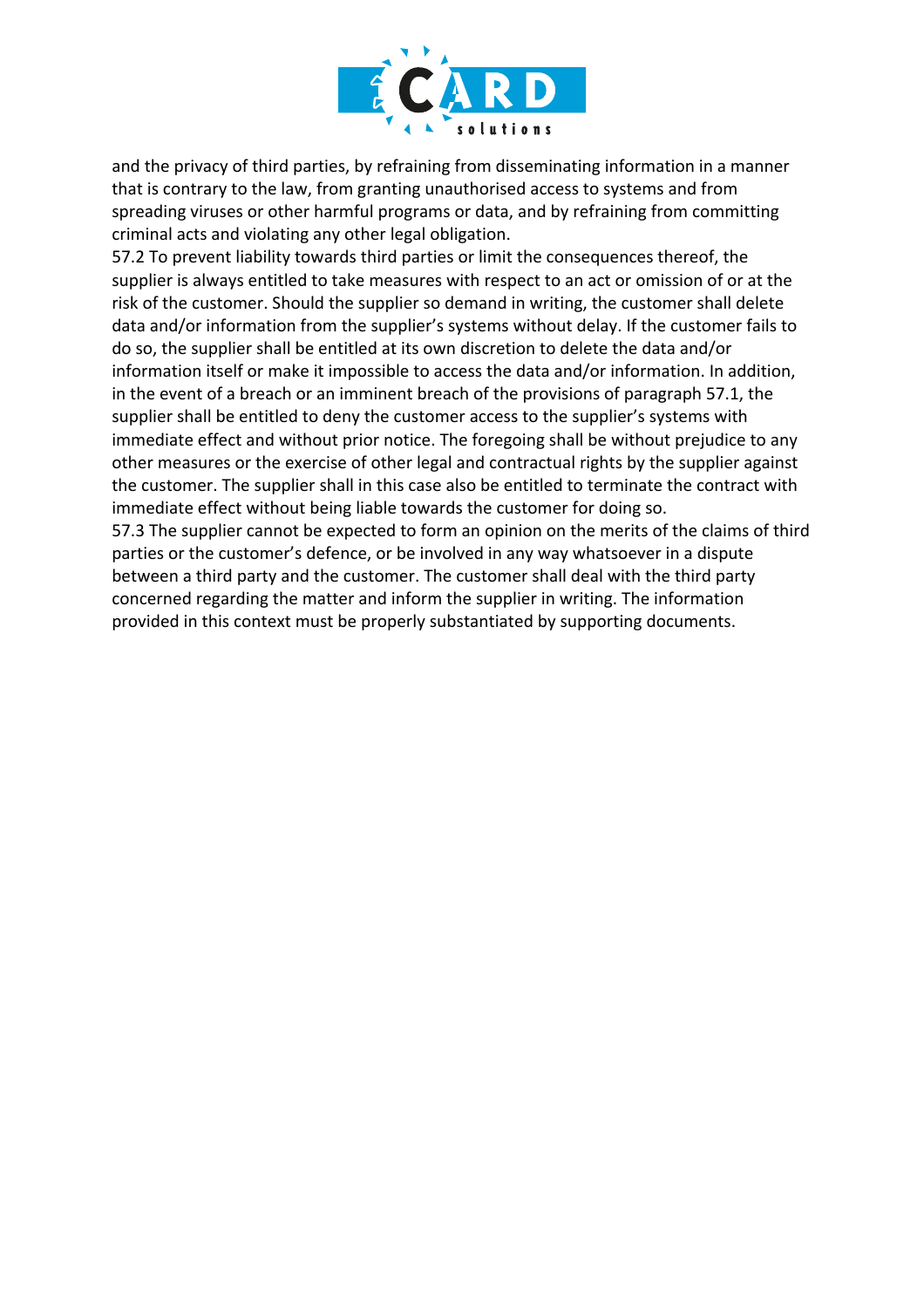

# **Chapter 11. Purchase of equipment**

*The provisions of this 'Purchase of equipment' chapter shall apply in addition to the general provisions of these general terms and conditions if the supplier sells equipment, of whatever nature, and/or other items (corporeal objects) to the customer.*

# **Art. 58 Purchase and sale**

58.1 The supplier shall sell the equipment and/or other items according to the nature and number agreed in writing and the customer shall purchase this equipment and/or these other items from the supplier.

58.2 The supplier does not guarantee that the equipment and/or items will on delivery be suitable for the customer's actual and/or intended use unless the intended purposes have been clearly specified in the written contract without reservation.

58.3 The supplier's obligation to sell does not include assembly and installation materials, software, consumer items, batteries, stamps, ink and ink cartridges, toner items, cables and accessories.

58.4 The supplier does not guarantee that the assembly, installation and operating instructions that come with the equipment and/or items are free of errors and that the equipment and/or items have the characteristics stated in these instructions.

### **Art. 59 Delivery**

59.1 The equipment and/or items sold by the supplier to the customer shall be delivered to the customer ex warehouse. The supplier shall deliver the items sold to the customer to a location designated by the customer, or have such items delivered to the designated location, only if doing so has been agreed in writing. The supplier shall in this case inform the customer, if possible in good time prior to the delivery, about the time at which the supplier or transporter engaged by the supplier intends to deliver the equipment and/or items.

59.2 The purchase price of the equipment and/or items does not include the costs of transport, insurance, hauling and hoisting, the hiring of temporary facilities and the like. If applicable, these costs shall be charged to the customer.

59.3 If the customer asks the supplier to remove old materials (such as networks, cabinets, cable ducts, packaging materials and equipment) or if the supplier is legally obliged to do so, the supplier may accept this request by means of a written assignment at its usual rates. If and insofar as the supplier is prohibited by law from requiring payment (for example in the context of the old-for-new scheme), the supplier shall not, as appropriate, require payment from the customer.

59.4 If the parties have concluded an agreement in writing for the purpose, the supplier shall install, configure and connect the equipment and/or items or shall have the equipment and/or items installed, configured and connected. Any obligation of the supplier to install and/or configure equipment does not include performing data conversion and installing software. The supplier is not responsible for obtaining any licences required. The supplier is always entitled to perform the contract on the basis of partial deliveries.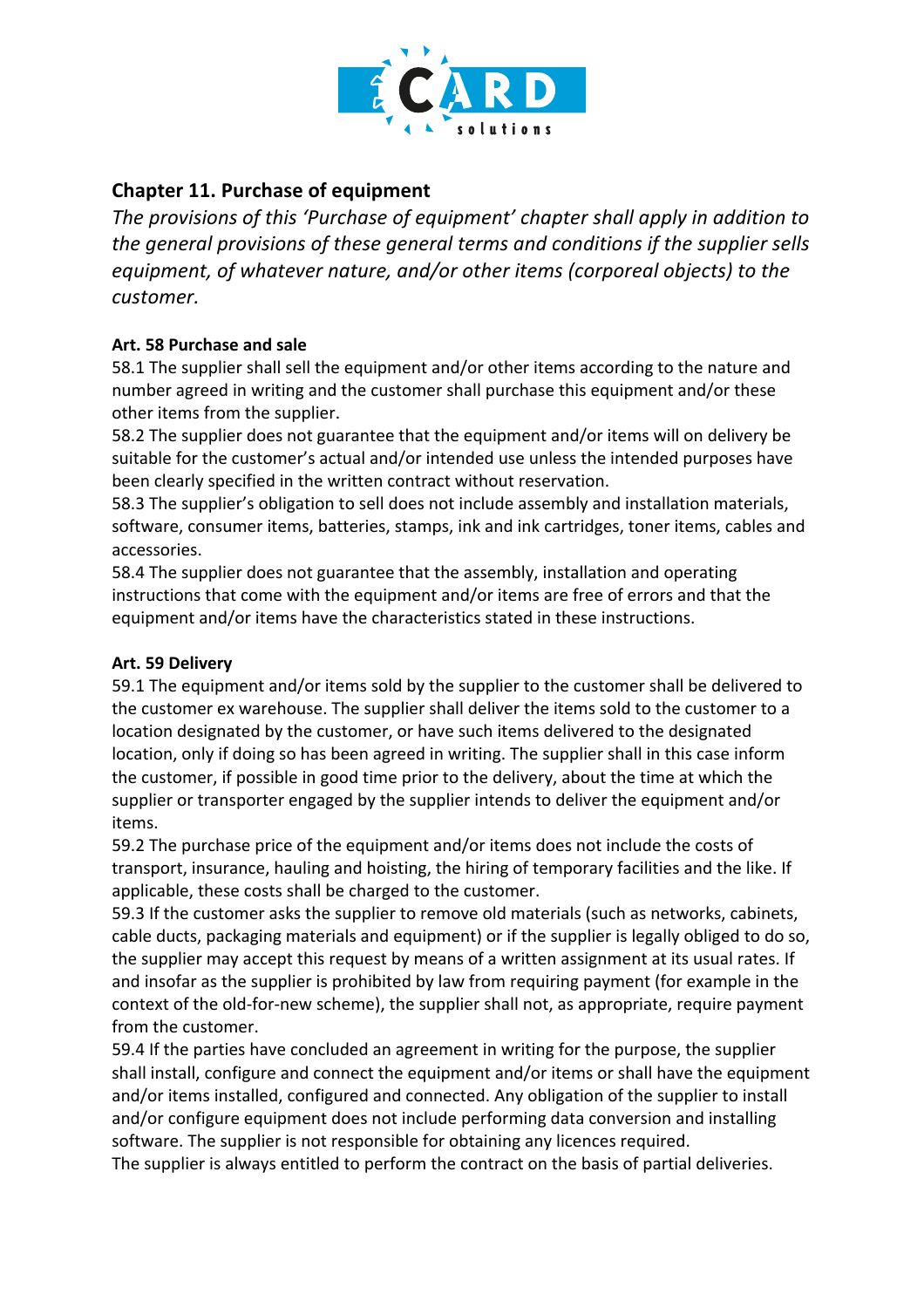

#### **Art. 60 Test assembly**

60.1 The supplier shall only be obliged to place a test assembly with respect to the equipment in which the customer is interested if doing so has been agreed in writing. The supplier may attach financial and other conditions to a test assembly. A test assembly involves temporarily making the standard version of equipment available on approval, excluding accessories, in a space made available by the customer, prior to the customer's final decision regarding whether or not to purchase the equipment concerned. The customer is liable for the use, damage to and theft or loss of the equipment that forms part of a test assembly.

#### **Art. 61 Area requirements**

61.1 The customer shall ensure an area that meets the requirements specified by the supplier for the equipment and/or items, among other things in terms of temperature, humidity and technical area requirements.

61.2 The customer shall ensure that work that must be performed by third parties, such as structural work, is performed adequately and on time.

#### **Art. 62 Guarantee**

62.1 The supplier shall strive to the best of its ability to repair manufacturing faults in the equipment and/or other items sold, as well as in parts supplied by the supplier within the scope of the guarantee, within a reasonable term and free of charge if these errors are reported in detail to the supplier within a period of three months following delivery. If, in the supplier's reasonable opinion, repair is not possible or would take too long, or if repair would entail disproportionately high costs, the supplier shall be entitled to replace the equipment and/or items free of charge with other, similar, though not necessarily identical, equipment and/or items. The guarantee does not include data conversion that is necessary as a result of repair or replacement. All replaced parts shall be the property of the supplier. The guarantee obligation shall cease to apply if errors in the equipment, items or parts are entirely or partly the result of incorrect, careless or incompetent use or of external causes like fire or water damage, or if the customer makes changes, or has changes made, in the equipment or parts supplied by the supplier within the scope of the guarantee without the supplier's permission. The supplier shall not withhold such permission on unreasonable grounds.

62.2 Any claims or further claims of non-conformity of the equipment and/or items delivered other than those provided for in paragraph 62.1 on which the customer may seek to rely are excluded.

62.3 The supplier shall charge for the costs of work and repair performed outside the scope of this guarantee in accordance with the supplier's usual rates.

62.4 The supplier shall not have any obligation whatsoever under the purchase contract with respect to errors and/or other defects reported after the end of the guarantee period referred to in paragraph 62.1.

### **Art. 63 Equipment from other suppliers**

63.1 If and insofar as the supplier sells third-party equipment, the conditions of sale of that third party shall apply in the relationship between the supplier and the customer with respect to the equipment instead of the provisions of these general terms and conditions that differ from those conditions of sale, provided that the applicability of the conditions of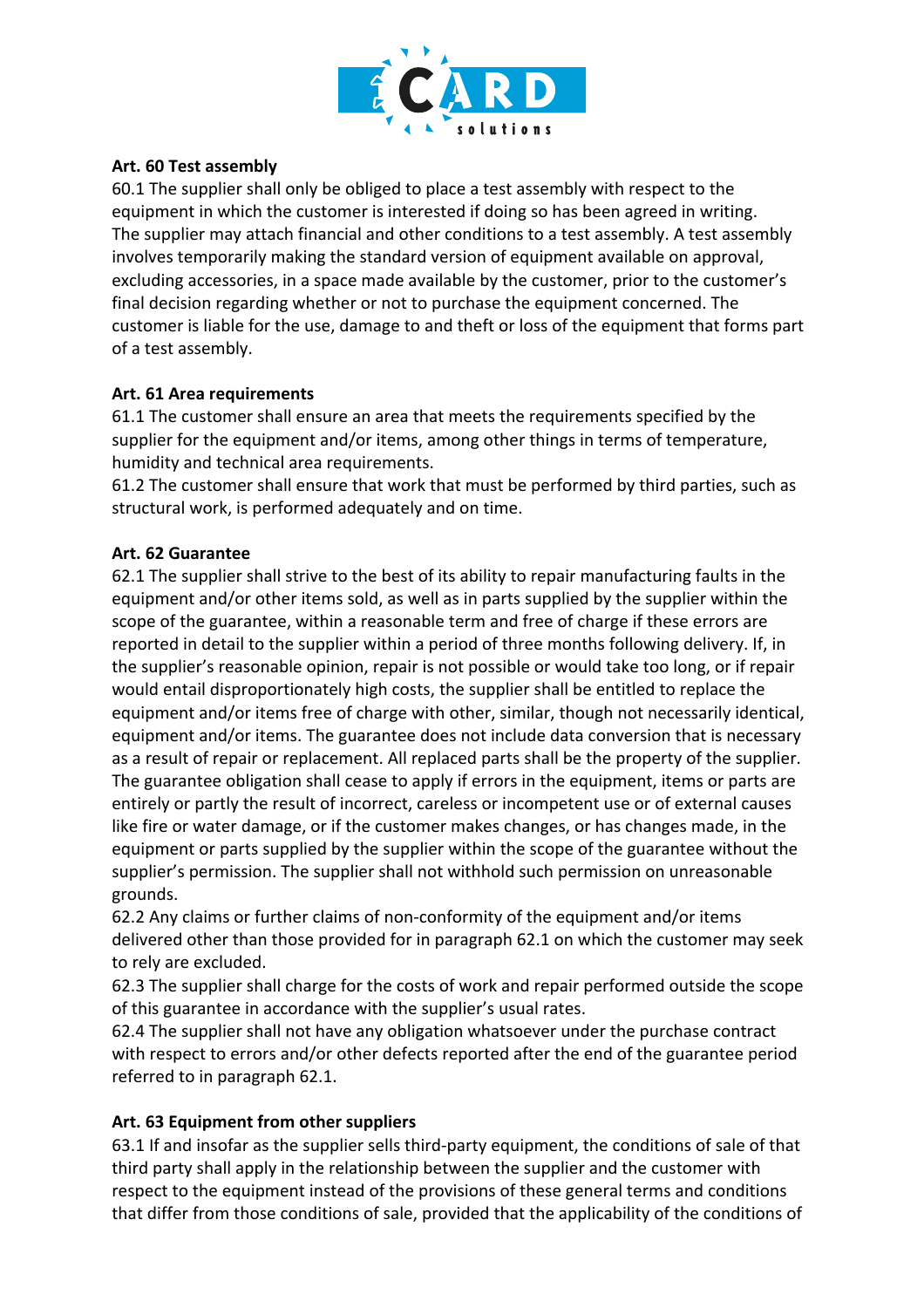

sale of the third party concerned was reported to the customer by the supplier in writing and, in addition, a copy of the conditions of sale was made available to the customer prior to or upon the conclusion of the contract or upon conclusion of the contract. In derogation from the provisions of the preceding sentence, the customer shall not be entitled to invoke failure on the part of the supplier to fulfil the aforementioned obligation to provide information if the customer is a party as referred to in Section 235, subsection 1 or subsection 3 of Book 6 of the Dutch Civil Code.

63.2 If and insofar as, for whatever reason, the conditions of third parties referred to are deemed not to apply or are declared inapplicable in the relationship between the customer and the supplier, the provisions of these general terms and conditions shall apply in full.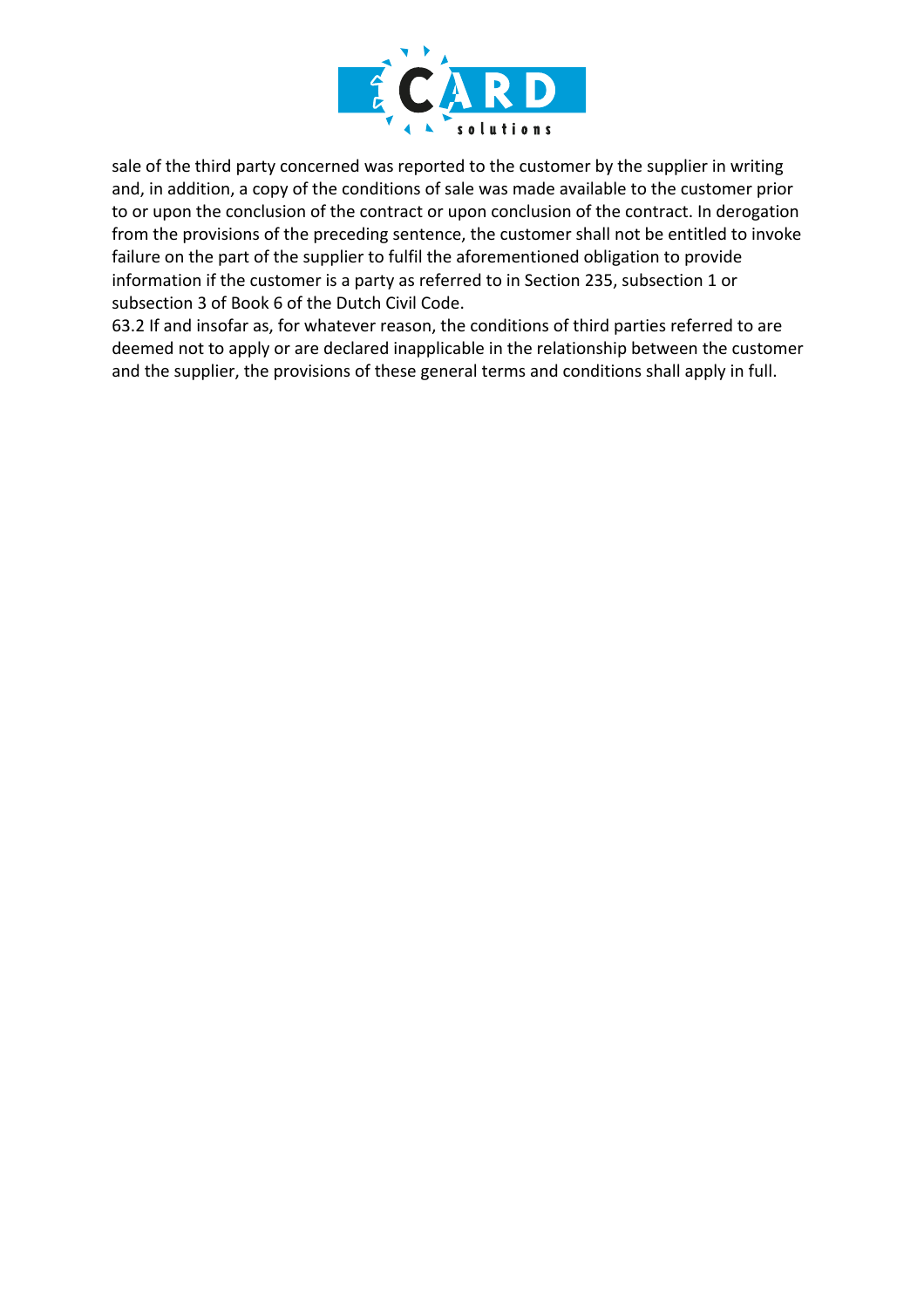

# **Chapter 12. Rent of equipment**

*The provisions of this 'Renting equipment' chapter shall apply in addition to the general provisions of these general terms and conditions if the supplier rents out equipment, of whatever nature, to the customer.*

### **Art. 64 Renting out and rent**

64.1 The supplier shall rent out the equipment and associated user documentation specified in the rental agreement to the customer.

64.2 This renting out does not include making software available on separate data carriers. It also does not include making the consumer items required to use the equipment, such as batteries, ink and ink cartridges, toner items, cables and accessories, available. 64.3 The rent shall commence on the date on which the equipment is made available to the customer.

### **Art. 65 Prior inspection**

65.1 By way of prior inspection, the supplier may draw up a description of the state of the equipment, including in terms of defects observed, in the presence of the customer prior to or when making the equipment available. The supplier may require that the customer sign the report drawn up containing this description to indicate the customer's agreement prior to making the equipment available to the customer for use. The defects in the equipment stated in the aforementioned record shall be at the expense of the supplier. If defects are observed, the parties shall agree on whether, and, if so, the manner and term in which, the defects stated in the record are to be repaired.

65.2 If the customer does not properly cooperate in the prior inspection referred to in Article 65.1, the supplier shall have the right to carry out this prior inspection outside the presence of the customer and draw up the report itself. This report shall be binding for the customer.

65.3 If a prior inspection is not carried out, the customer shall be deemed to have received the equipment in a good and undamaged state.

### **Art. 66 Use of the equipment**

66.1 The customer shall only use the equipment in accordance with the equipment's designated use under the agreement and at the locations specified in the agreement in and for its own organisation or company. Use of the equipment by or for third parties is prohibited. The right to use the equipment is non-transferable. The customer may not rent the equipment out to a third party or otherwise make it possible for a third party to use or make joint use of the equipment.

66.2 The customer shall itself install, assemble and make the equipment ready for use. 66.3 The customer may not use the equipment or any part thereof as security in any way whatsoever or dispose of the equipment or any part thereof in another way.

66.4 The customer shall use the equipment carefully and maintain it with due care. The customer shall take adequate measures to prevent damage. In the event of damage to the equipment, the customer shall inform the supplier without delay. The customer is liable towards the supplier for damage to the equipment. The customer shall in all cases be liable towards the supplier in the event of theft, loss or misappropriation of the equipment during the term of the rent.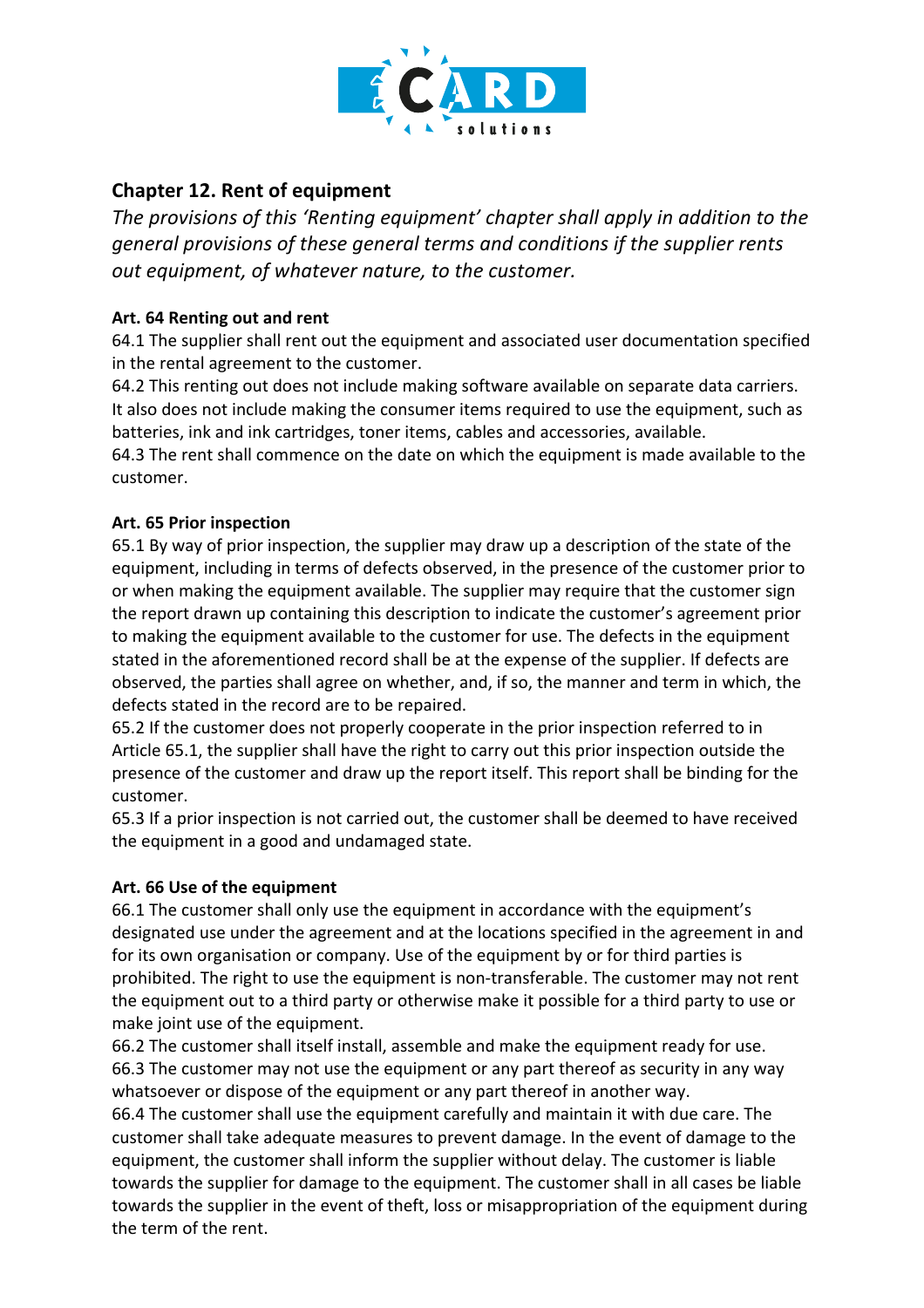

66.5 The customer shall not entirely or partly change the equipment or add something to the equipment. If any changes or additions have nevertheless been made, the customer shall undo or remove these changes or additions no later than at the end of the rental agreement.

66.6 Defects in the changes or additions made to the equipment by or no the instructions of the customer and all defects in the equipment arising from those additions or defects shall not be defects within the meaning of Section 204 of Book 7 of the Dutch Civil Code. The customer shall not have any claim against the supplier with respect to these defects. The supplier is not obliged to perform repair or maintenance work with respect to these defects. 66.7 The customer is not entitled to any compensation in connection with changes or additions made by the customer to the rented equipment that are not, for any reason whatsoever, undone or removed at or following the end of the contract.

66.8 The customer shall immediately inform the supplier in writing of any attachment of the equipment. This communication must state the identity of the attaching party and the reason for the attachment. The customer shall immediately submit the rental agreement to the bailiff levying the attachment for inspection.

### **Art. 67 Maintenance of the rented equipment**

67.1 The customer shall not maintain the rented equipment itself or have the equipment maintained by a third party.

67.2 The customer shall immediately make defects that it observes in the rented equipment known in writing. The supplier shall strive to the best of its ability to repair defects in the equipment that are at its expense within a reasonable term by means of corrective maintenance. The supplier is also entitled, though not obliged, to perform preventive maintenance on the equipment. If so requested, the customer shall give the supplier the opportunity to perform corrective and/or preventive maintenance. The parties shall in consultation determine, in advance, the dates on which and the times at which maintenance is to take place. The customer is not entitled to replacement equipment during maintenance periods.

67.3 The obligation to repair defects excludes:

- repairing defects that the customer accepted when entering into the rental agreement;

- repairing defects that are the result of external causes;

- repairing defects that can be attributed to the customer, its staff members and/or third parties engaged by the customer;

- repairing defects that are the result of careless, incorrect or incompetent use or use that is contrary to the documentation;

- repairing defects that are the result of using the equipment in a manner that is contrary to its designated use;

- repairing defects that are the result of unauthorised changes or additions made to the equipment .

67.4 If the supplier repairs the defects referred to in the preceding paragraph or has such defects repaired, the customer shall owe the costs associated with the repair work in accordance with the supplier's usual rates.

67.5 The supplier is always entitled to decide against repairing the defects and replace the equipment with other, similar, though not necessarily identical, equipment.

67.6 The supplier is never obliged to recover or reconstruct data that has been lost.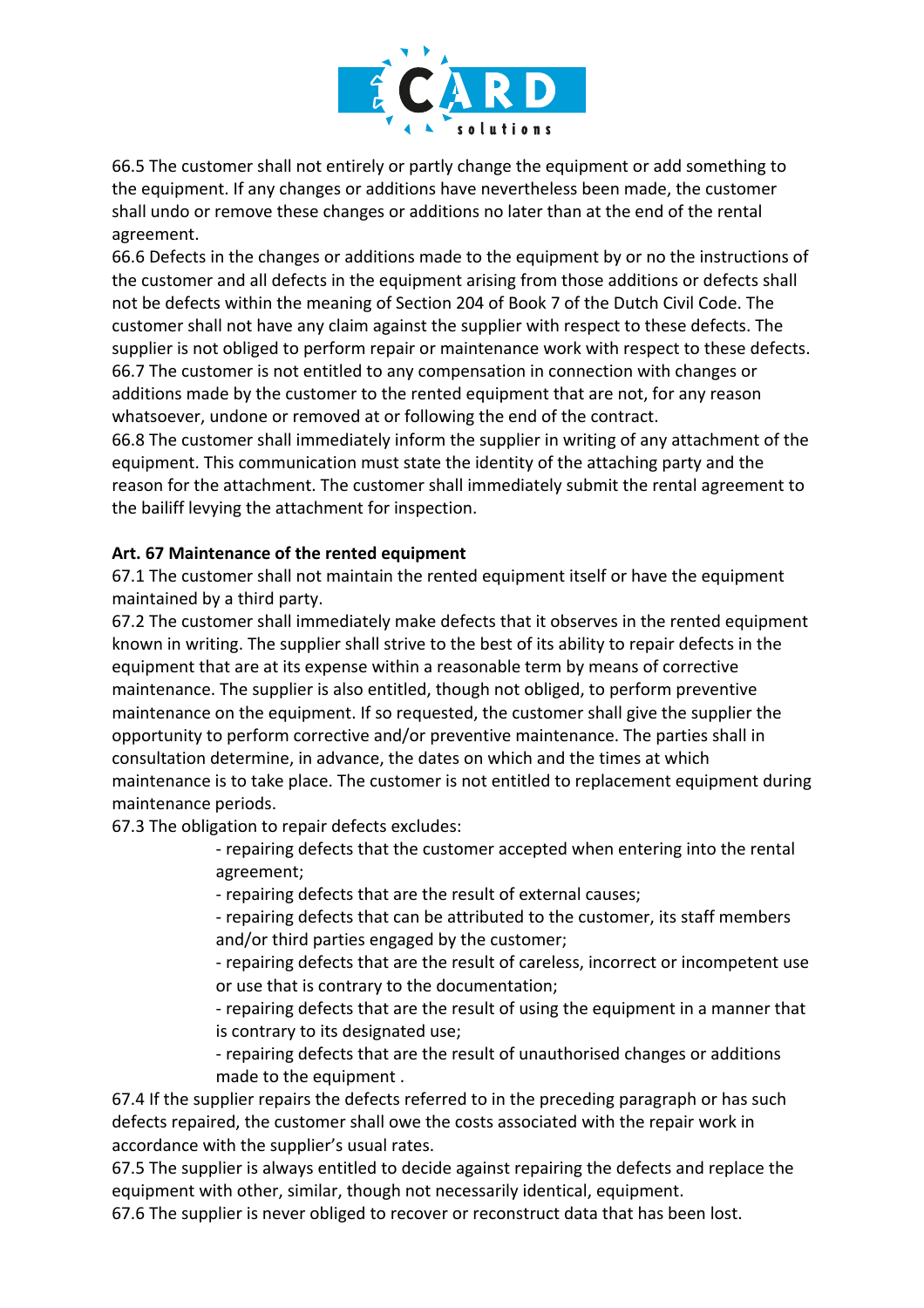

### **Art. 68 Final inspection and return**

68.1 The customer shall return the equipment to the supplier in its original state at the end of the rental agreement. The customer shall bear the costs of transport associated with the return.

68.2 Prior to or no later than on the last working day of the rental period, the customer shall cooperate in a joint final inspection of the state of the equipment.

The findings of this final inspection shall be set out in a report jointly drawn up by the parties. This report must be signed by both parties. If the customer does not cooperate in the final inspection, the supplier shall have the right to carry out this inspection outside the presence of the customer and draw up the report itself. This report shall be binding for the customer.

68.3 The supplier shall be entitled to have the defects that are stated in the final inspection report and that are reasonably at the customer's risk and expense repaired at the customer's expense. The customer is liable for loss suffered by the supplier due to temporary unusability of the equipment or the impossibility of renting out the equipment. 68.4 If the customer has not undone a change or removed an addition that it made to the equipment at the end of the rent period, the customer shall be deemed to have relinquished any and all rights to those changes and/or additions.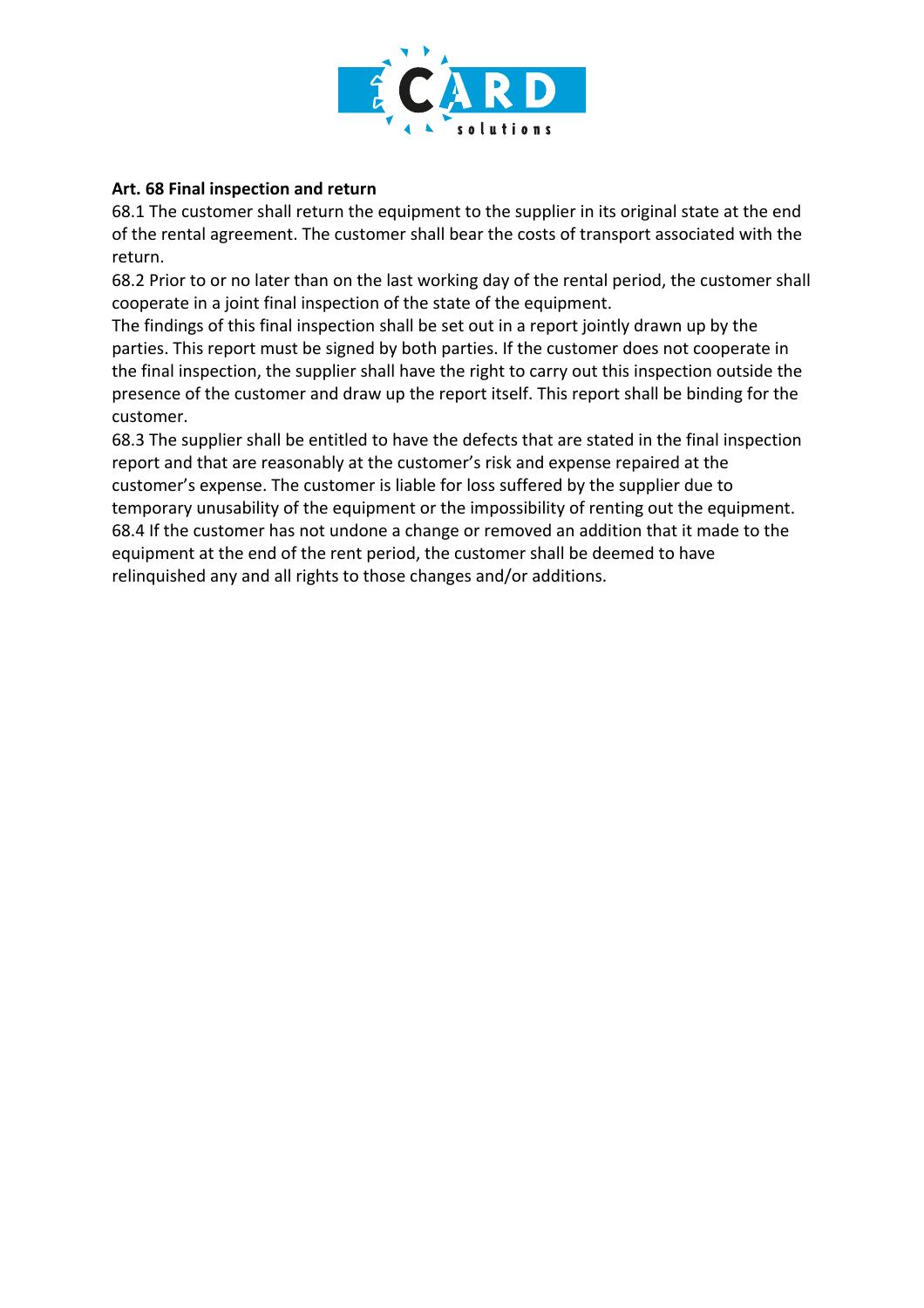

# **Chapter 13. Maintenance of equipment**

*The provisions of this 'Maintenance of equipment' chapter shall apply in addition to the general provisions of these general terms and conditions and the provisions of the 'Provision of services' chapter if the supplier maintains equipment of whatever nature for the customer.*

# **Art. 69 Maintenance services**

69.1 The supplier shall perform maintenance with respect to the equipment specified in the maintenance agreement provided that the equipment is set up in the Netherlands. 69.2 The customer is not entitled to temporary replacement equipment during the time that the supplier is in possession of the equipment designated to undergo maintenance. 69.3 The content and scope of the maintenance services to be performed and any applicable service levels shall be laid down in a written maintenance agreement. In the absence of a written maintenance agreement, the supplier shall be obliged to strive to the best of its ability to repair malfunctions that have been properly reported to it by the customer within a reasonable term. In these general terms and conditions, 'malfunction' means non-compliance of the equipment with the equipment specifications expressly made known by the supplier in writing or a failure of the equipment to meet specifications without interruption. A malfunction only applies if it can be demonstrated by the customer and is, in addition, reproducible. The supplier is also entitled, though not obliged, to perform preventive maintenance.

69.4 The customer shall inform the supplier of a malfunction in the equipment immediately after it has occurred by means of a detailed description.

69.5 The customer shall extend the cooperation required by the supplier in the context of maintenance, including temporarily ceasing use of the equipment. The customer must grant the supplier's personnel or third parties designated by the supplier access to the place at which the equipment is located, extend the cooperation required and make the equipment available to the supplier for the purpose of maintenance.

69.6 The customer shall ensure that a complete and properly functioning reserve copy of all software and data recorded in or on the equipment has been made prior to making the equipment available to the supplier for maintenance.

69.7 At the supplier's request, an employee of the customer who is knowledgeable about the matter at hand shall be present for consultation during the performance of maintenance work.

69.8 The customer is authorised to connect equipment and systems not supplied by the supplier to the equipment and install software on the equipment.

69.9 If, in the opinion of the supplier, it is necessary for the purpose of maintaining the equipment to test the equipment's connections with other equipment or software, the customer shall make the other equipment and software concerned, as well as the test procedures and data carriers, available to the supplier.

69.10 The test material that is not included in the supplier's normal range of equipment and that is required for the performance of maintenance work must be made available by the customer.